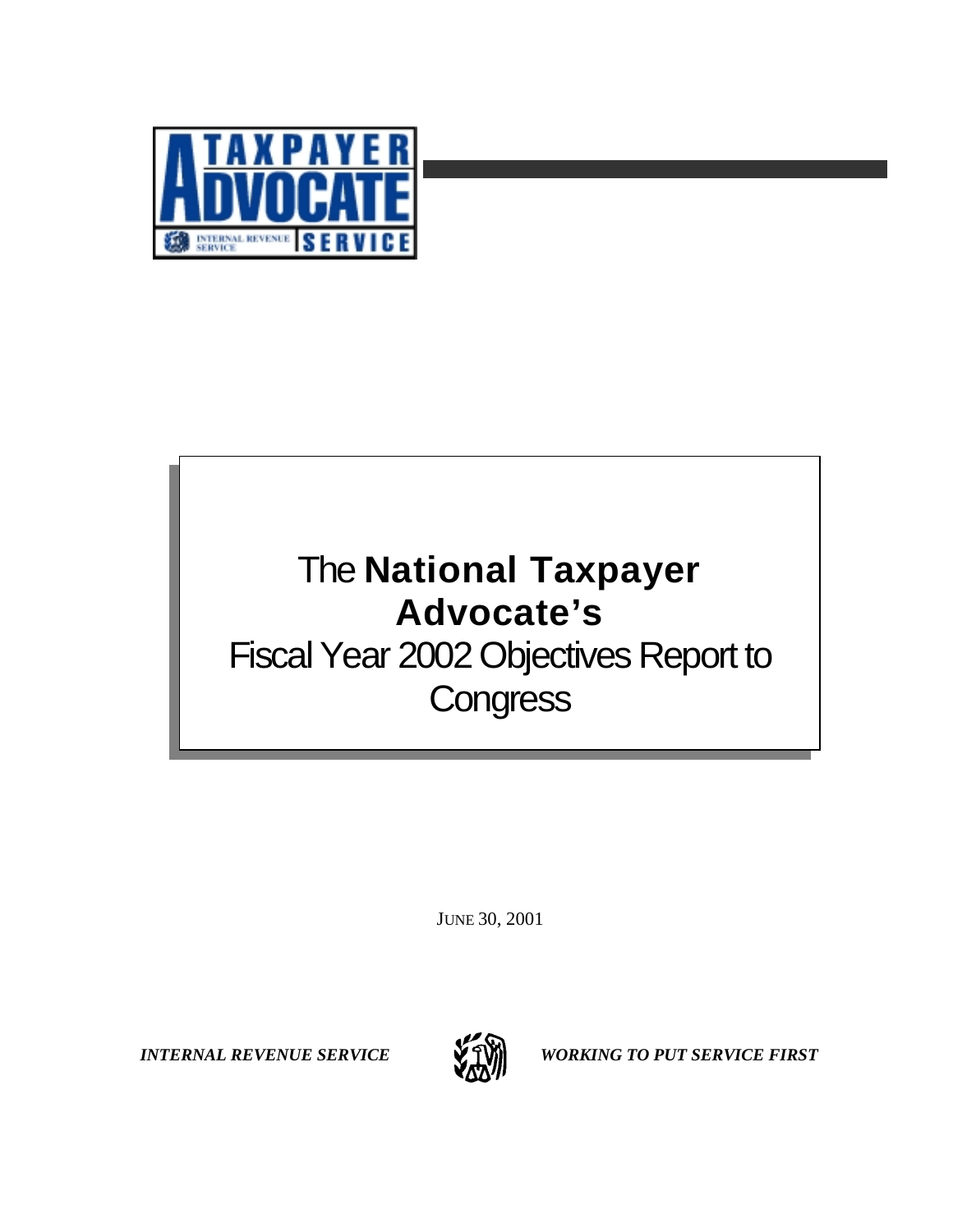# The **NATIONAL TAXPAYER ADVOCATE's**

Fiscal Year 2002 Objectives Report to Congress

# **BACKGROUND**

The Internal Revenue Service Restructuring and Reform Act of 1998 (Public Law 105-206, "RRA 98") requires the National Taxpayer Advocate to submit semiannual reports to the House Ways and Means Committee and the Senate Finance Committee. The reports must be submitted directly to the Committees without any prior comment from the Internal Revenue Commissioner, the Secretary of the Treasury, any other Treasury officer, or the Office of Management and Budget. The first report, to be submitted by June 30 of each year, must identify the objectives of the Taxpayer Advocate Service for the fiscal year beginning in that calendar year. This report is submitted in accordance with Internal Revenue Code (IRC) Section 7803(c)(2)(B)(i); it details the activities and objectives planned by the Office of the National Taxpayer Advocate for Fiscal Year 2002.

# INTRODUCTION

In his Fiscal Year 2001 Objectives Report to Congress, National Taxpayer Advocate W. Val Oveson identified six major objectives for the Taxpayer Advocate Service (TAS). These objectives encompass a broad array of activities. The objectives derive from TAS' Congressional charge, found in IRC Section 7803(c)(2), to assist taxpayers in resolving problems with the Internal Revenue Service (IRS), and to identify and propose administrative or legislative solutions to those problems arising from taxpayer dealings with the IRS. These objectives are set forth in Appendix I.

Since assuming the position of National Taxpayer Advocate on March 1, 2001, I have worked to refine TAS' strategic goals in order to implement the objectives described above. The Taxpayer Advocate Service identified several major strategies, operational priorities, and improvement projects for fiscal years 2002 and 2003 as part of the Service's strategic planning process. TAS' four major strategies for fiscal years 2002 and 2003 are as follows:

- Advocate changes in tax law or procedures that reduce taxpayer burden and improve IRS effectiveness;
- Identify significant sources of TAS casework and work with the Operating Divisions on strategies to reduce inappropriate TAS workload;
- Improve TAS' ability to identify and respond to taxpayer concerns; and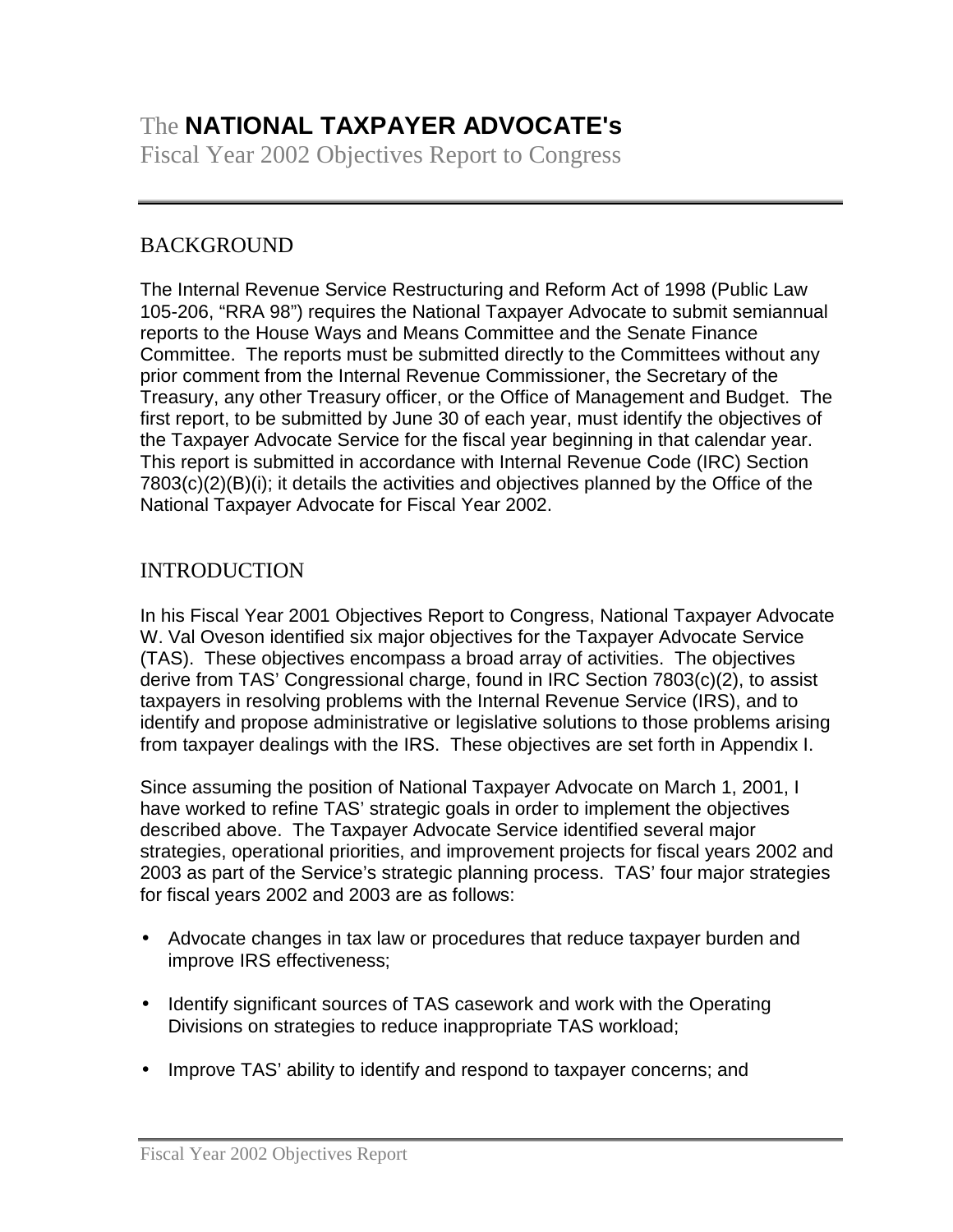• Ensure that the human resources component of the Taxpayer Advocate Service is adequate to meet its workload demands.

I submit for your review and comment, in the pages following, reports of various TAS operational areas and programs that address these major strategies**.** I include descriptions of our current and future plans for case processing (including the delegation and implementation of additional case resolution authorities); systemic advocacy (including the Annual Report to Congress); human resources (staffing and training); toll-free telephone access to TAS caseworkers; communications and liaison (internal and external outreach and publicity); and citizen advocacy panels.

I believe these activities present a clear picture of the nature and scope of the Taxpayer Advocate Service's efforts to assist taxpayers resolve tax problems, be they individual cases or systemic in nature. However, I have also identified several themes for fiscal year 2002 which bridge all of the Taxpayer Advocate Service's operations and which speak to its fundamental mission of advocacy on behalf of taxpayers. Each of these inquiries will assist the Taxpayer Advocate Service in developing a definition of advocacy, a code of practice for its employees, and an understanding of its underlying, or core, values.

Some of the issues we expect to explore during fiscal year 2002 and thereafter include:

- *What does it mean to be a taxpayer advocate within the Internal Revenue Service?* Congress charged the National Taxpayer Advocate and her employees with assisting taxpayers to resolve their tax problems. Under what circumstances may a taxpayer advocate refuse to accept a case or say "no" to a taxpayer? Should a TAS employee advance a taxpayer's position, regardless of its merits? At what point should a taxpayer advocate accept the Internal Revenue Service's determination in a given case and cease to advocate on behalf of the taxpayer?
- *What is the extent of the National Taxpayer Advocate's (and her delegatees') authority to resolve taxpayer problems?* Are TAS employees merely facilitators or mediators between taxpayers and other IRS functions? Should they be authorized to render substantive determinations in taxpayer cases? What role should TAS play in taxpayer examinations that are open in other IRS operating divisions?
- *What is the appropriate composition of TAS inventory according to hardship criteria?* As a general rule, should TAS receipts reflect a predominance of financial hardship cases over those involving a delay of more than 30 days over normal processing time? In achieving the appropriate balance, what efforts should TAS undertake to reach out to taxpayers who have given up on their cases or who have fallen between the cracks of our tax administration system?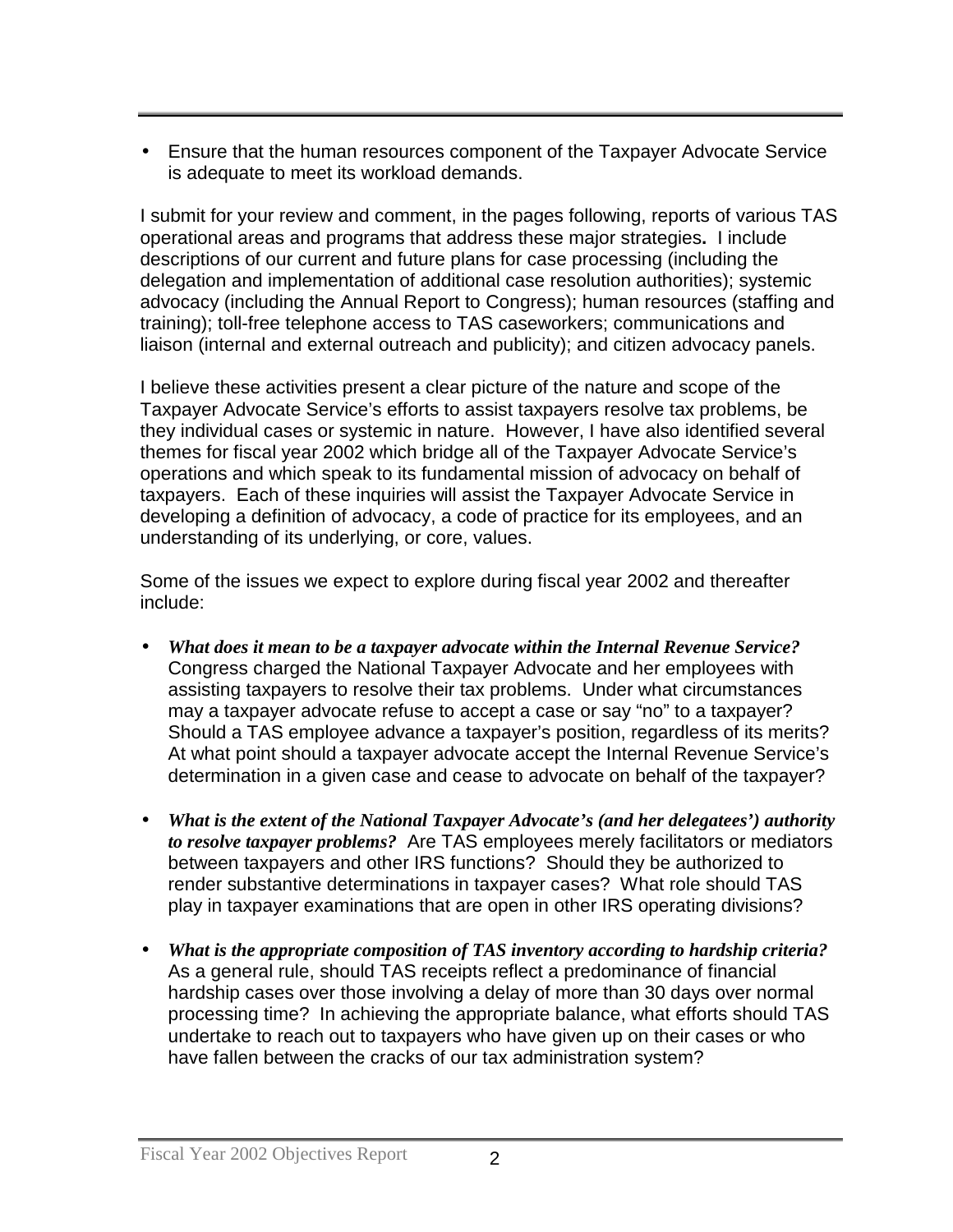- *What standards of practice should TAS employees be held to?* Should we zealously advocate for a taxpayer's position or temper our representation with objectivity and independence? When should Local Taxpayer Advocates keep taxpayer contact or communications confidential from the rest of the Service? To whom do TAS employees owe a duty of care?
- *What is the appropriate measure of the Taxpayer Advocate Service's performance and success?* Should casework be measured by the number of cases closed, or the number of days it takes to complete a case, or the decline in the number of cases received? Should advocacy be measured by the number of Taxpayer Assistance Orders or Taxpayer Advocate Directives issued, or the number of advocacy projects started (or completed), or the number of legislative recommendations adopted, or the inclusion of TAS representatives in IRS planning meetings, task forces, and other initiatives?

Fiscal Year 2002, then, will witness the beginning of the Taxpayer Advocate Service's exploration of its core values. We will conduct this inquiry using a number of methods including:

- internal dialog within the Taxpayer Advocate Service;
- discussions with other IRS employees, managers, executives, and the National Treasury Employees Union;
- presentations to and discussions with members of Congress and their staffs, and with taxpayers, tax practitioners, and other professionals;
- analysis of TAS' casework and methodologies; and
- examination of the standards of practice to which external taxpayer advocates adhere.

I do not expect that the Taxpayer Advocate Service will answer these questions during fiscal year 2002. I do, however, anticipate that TAS will undertake this inquiry and that we will be open to new approaches and models, even as we affirm old ones. The Taxpayer Advocate Service will evolve its own standards of practice, to which its employees can both aspire and adhere. I am honored to be a participant in this process, and I look forward to reporting to you in the future about our progress toward these goals. In the sections that follow, I believe you will see how the Taxpayer Advocate Service plans to establish a foundation for success in this exciting endeavor.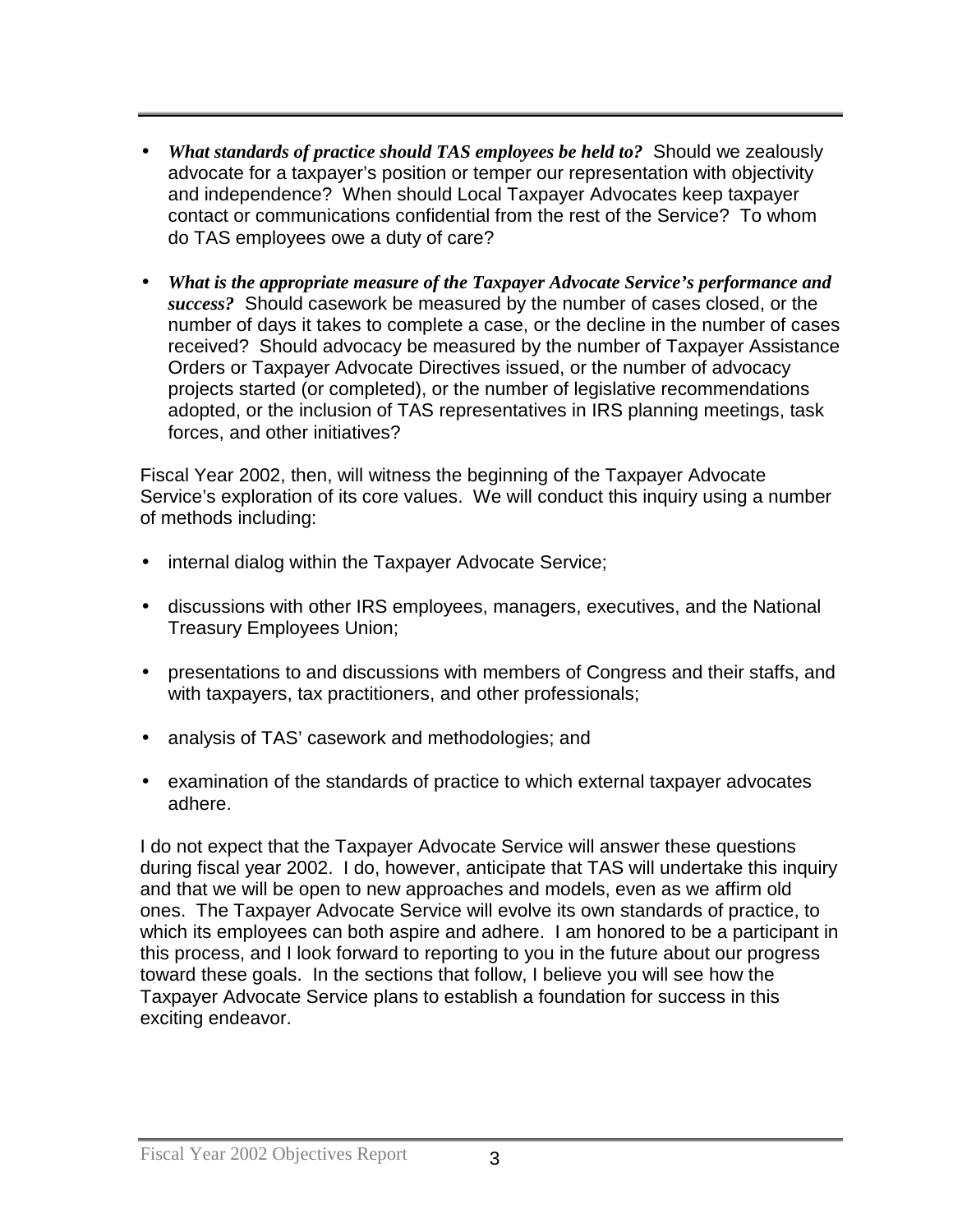#### *TAXPAYER ADVOCATE SERVICE CASEWORK*

# **DERIVATION OF TAS AUTHORITY**

Prior to the creation of the Taxpayer Advocate Service as a separate and independent function within the Internal Revenue Service, cases involving significant taxpayer hardship were addressed through the Service's Problem Resolution Program (PRP). Problem Resolution personnel were located in each district, region, and service center, as well as in the National Office. Although in most instances the Taxpayer Assistance Order (TAO) authority provided in section 7811 of the Code was delegated to Problem Resolution caseworkers, in practice this authority was not the basis upon which the vast majority of taxpayer issues and problems were resolved.

Generally, Problem Resolution personnel were district or service center employees. They did not report to the Taxpayer Advocate or the Taxpayer Ombudsman but to the individual district or service center director for their post of duty. Since district directors were delegated broad authority to address, administer, and enforce the internal revenue laws, employees of the district (including Problem Resolution personnel) were able to resolve many taxpayer issues based on the authority delegated to the district or center director, irrespective of it being specifically related to a position description.

Many people, both within and outside the IRS, believe that Problem Resolution personnel exercised their authorities as a function of their positions as Problem Resolution caseworkers. In actuality, these authorities (except those described in IRC Section 7811) derived from the reporting relationship of the employee to the district or center director, and the director's authority to enforce and administer the internal revenue laws. The ability of a Problem Resolution caseworker to address substantive issues of the taxpayer or to take certain administrative actions not currently available to the Taxpayer Advocate Service (TAS) was unrelated to his or her PRP status, but rather a function of his or her status as a district or center employee.

Congress changed the Taxpayer Advocate Service's organizational reporting structure in RRA 98 in order to ensure an independent problem-solving function within the IRS. The prior IRS Problem Resolution Program was replaced by a system of local and area Taxpayer Advocates who report directly to the National Taxpayer Advocate – the Taxpayer Advocate Service.

Beginning in 1998, the structure of the entire IRS changed. Authorities that were delegated to the various field components of the Service responsible for administration and enforcement processes (district directors and service center directors) are now delegated to the Operating Division within the Service responsible for administering those issues (Wage and Investment, Tax Exempt/Government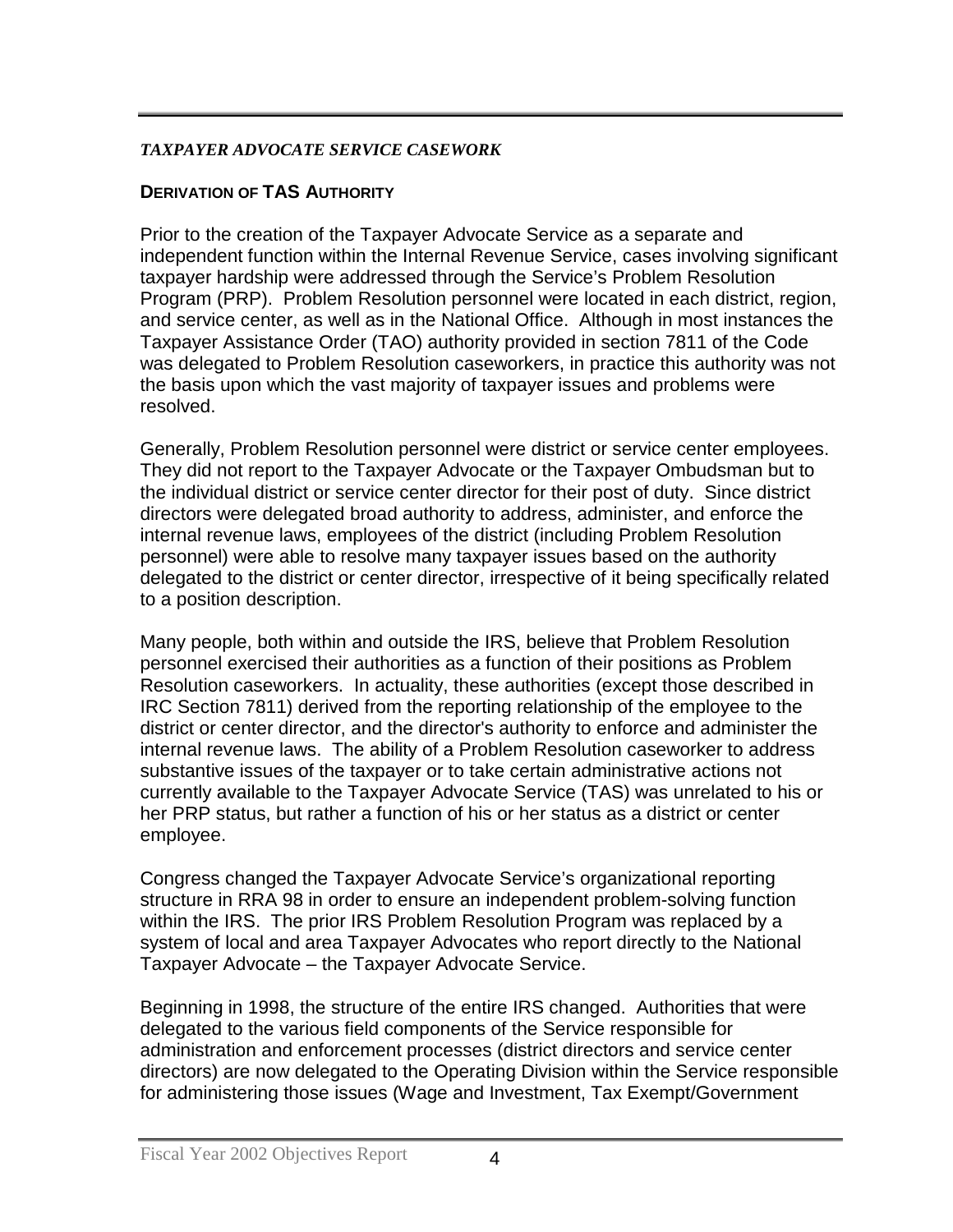Entities, Small Business/Self Employed, and Large and Mid-Sized Business). Taxpayer Advocate Service employees are not included in this delegation chain, since Congress mandated that TAS employees report to the National Taxpayer Advocate.

#### **THE TAXPAYER ADVOCATE SERVICE'S AUTHORITY TODAY**

Under the new IRS reorganization, the National Taxpayer Advocate (NTA) possesses certain statutory authorities that enable her to assist taxpayers who are experiencing or are about to experience a significant hardship. These include the authority to issue a Taxpayer Assistance Order (TAO), either ordering the IRS to take an action or to cease an action (a "direct" TAO) or ordering the IRS to review a decision already or about to be made (a "review" TAO). TAOs may be issued by the NTA, taxpayer advocate area directors, and local taxpayer advocates. TAOs are reviewable by the Commissioner, Deputy Commissioner, and National Taxpayer Advocate.

The Commissioner has delegated to the National Taxpayer Advocate the authority to issue a Taxpayer Advocate Directive (TAD), addressing a system-wide administrative or procedural problem affecting many taxpayers. The TAD must address a process or procedure that creates undue burden, infringes upon the rights of taxpayers, or results in inequitable treatment of taxpayers. The National Taxpayer Advocate has the sole authority to issue a TAD. TADs are reviewable by the Commissioner and Deputy Commissioner of Internal Revenue.

Absent any other delegation of authorities from the Commissioner of Internal Revenue, the ability of the National Taxpayer Advocate or her employees to act on behalf of taxpayers is limited to those actions described in these statutory authorities. Since the establishment of the Taxpayer Advocate Service in RRA 98, the Commissioner has delegated to the National Taxpayer Advocate numerous authorities relating to procedural resolution of taxpayer problems. The NTA has, in turn, redelegated them to TAS employees.

On January 17, 2001, the Commissioner delegated the accounts management authority of the Customer Service function to the National Taxpayer Advocate. The NTA will redelegate these authorities, contained in the Internal Revenue Manual, to TAS employees at the beginning of fiscal year 2002, following an intensive all-TAS training program during the late summer and early fall of 2001. These authorities enable TAS employees to perform many of the Customer Service related functions on routine cases that do not involve substantive determinations and thereby provide more efficient service to taxpayers.

It is a misnomer to describe the Taxpayer Advocate Service's authority to resolve taxpayer problems as "merely" procedural. While it is true that Taxpayer Advocate Service employees cannot and should not make substantive determinations in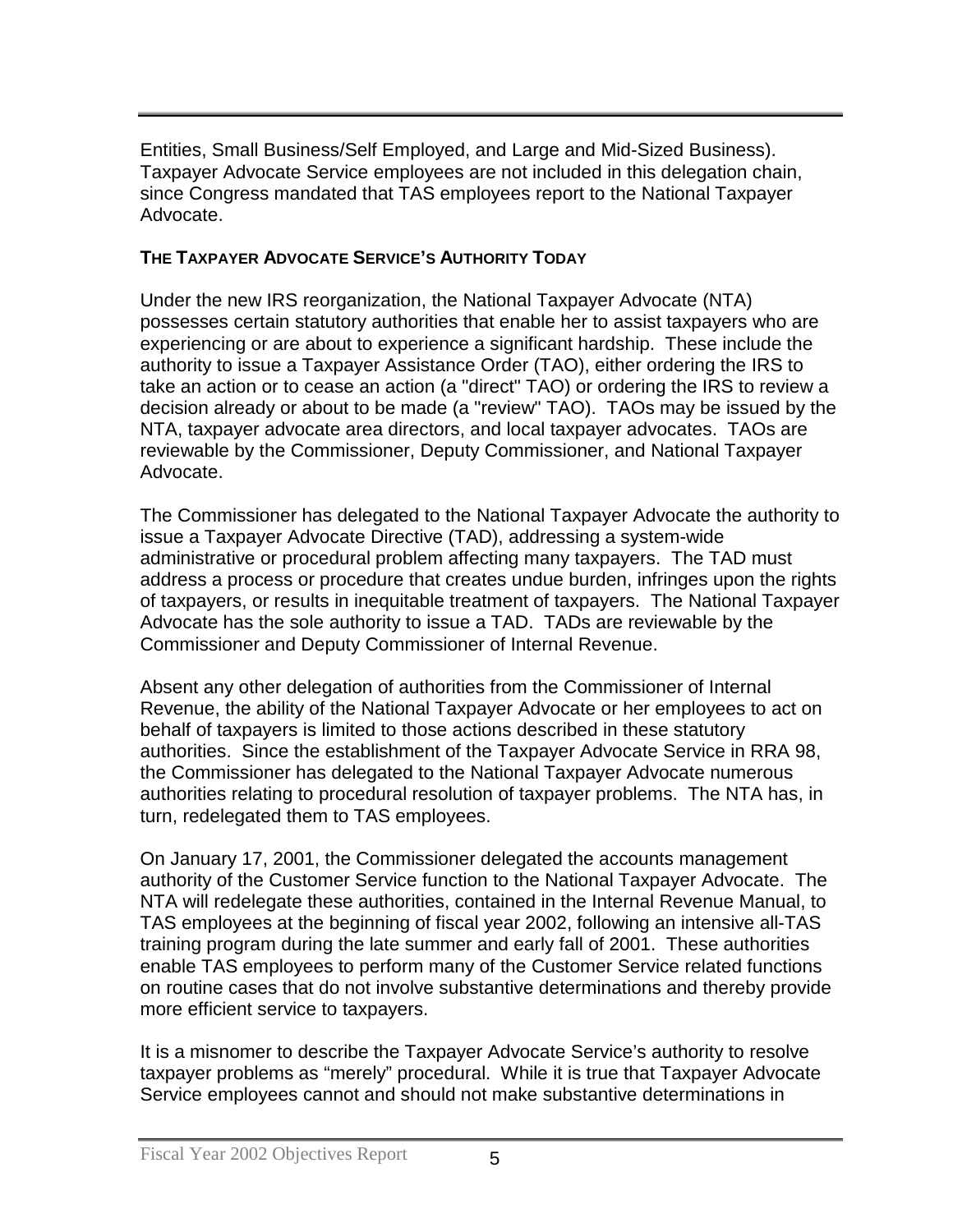cases, they can still influence the outcome of a case. TAS employees can make sure that IRS employees making the substantive determination have all of the information necessary for making an informed decision. They can also make a recommendation of an appropriate resolution to the deciding employee. Finally, if the TAS employee believes that another function reached an incorrect result, the employee can continue to discuss the case with that function, including managers, and ultimately elevate it up to the National Taxpayer Advocate.

TAS employees have the ability and obligation to advocate on behalf of taxpayers, to the extent appropriate for each case. The Taxpayer Advocate Service will undertake a program-wide analysis of "advocacy" during fiscal year 2002. We will develop training materials and workshops that highlight advocacy, case preparation and presentation, conflict management, and negotiation skills.

The Taxpayer Advocate Service must not set itself up as a second IRS. We cannot, through our desire to resolve individual cases, become an accomplice to masking and sustaining systemic problems. Advocacy sometimes entails stepping back and taking a broader view of the situation and proposing a system-wide solution. The National Taxpayer Advocate believes that this approach is authorized by Congress in IRC Sections 7803 and 7811.

#### **NATIONAL CUSTOMER SERVICE AGREEMENTS**

Taxpayers turn to the Taxpayer Advocate Service for relief when Internal Revenue Service processes and procedures do not work as intended. The National Taxpayer Advocate is committed to providing immediate assistance and to working with IRS Operating and Functional Divisions to improve service to taxpayers.

During fiscal year 2001, the Taxpayer Advocate Service developed a template for agreements that we propose to enter into with each of the divisions with regard to the processing of TAS cases by Operating and Functional Division employees. These National Customer Service Agreements will clearly define the roles and responsibilities of all individuals involved in TAS casework.

The Taxpayer Advocate Service expects that these agreements will help to ensure consistency with both taxpayer treatment and case processing. We also hope to establish uniform standards for the processing of work when TAS employees do not have the delegated authority to effect a complete resolution of the taxpayer's problem. We believe that the National Customer Service Agreements will enable us to measure our performance against defined expectations and standards. We plan to negotiate, execute, and implement these agreements during fiscal year 2002.

The Taxpayer Advocate Service is currently operating in an environment where there are numerous local agreements for processing cases but no one consistent vehicle to provide direction to all employees throughout the Internal Revenue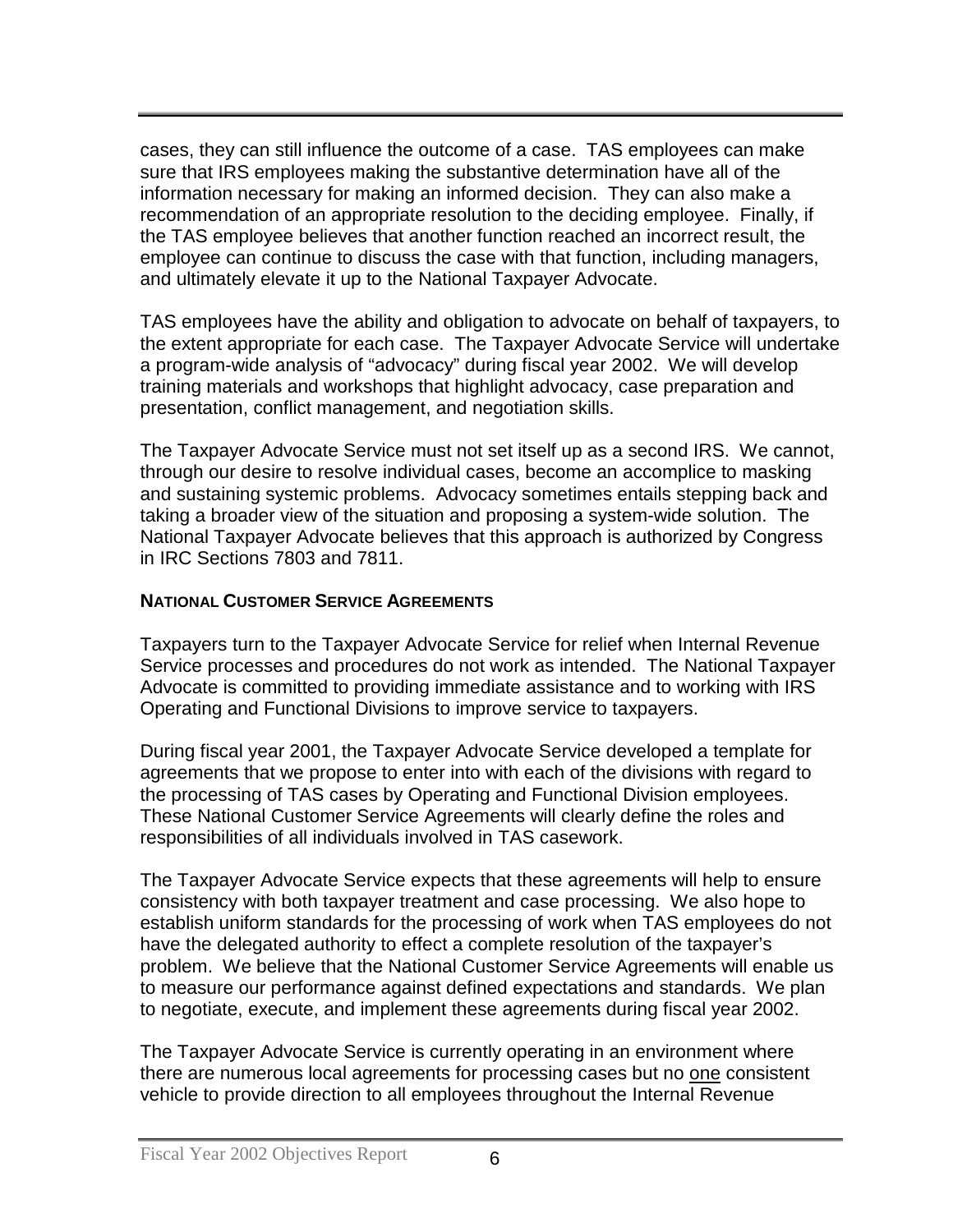Service. In crafting the National Customer Service Agreements, we plan to review the existing local agreements and determine the best practices for different types of cases and procedures. These best practices will be incorporated into the National Customer Service Agreements.

There may be instances when the National Customer Service Agreements do not meet the specific needs of local areas. In these cases, we will work with the local areas and the Operating and Functional Divisions to develop site-specific procedures. We will also continue to review the National Customer Service Agreements to ensure that we are handling taxpayer cases in the most expeditious and accurate manner possible.

# *TAS ADVOCACY INITIATIVES*

Casework is only one aspect of the Taxpayer Advocate Service's activities. TAS is also charged with advocating for systemic changes that will help resolve taxpayer problems. Internal Revenue Code Section 7803 requires the Taxpayer Advocate Service to identify areas in which taxpayers experience problems with the IRS and to propose possible administrative and legislative changes that may mitigate such problems.

The Taxpayer Advocate Service's advocacy function, which culminates annually in the National Taxpayer Advocate's Activities Report to Congress, is not divorced from the TAS casework component. Our casework frequently helps us identify specific problems that affect a large number of taxpayers which can only be solved at the operating division or Service-wide level or through legislative changes. The TAS Inventory Study, discussed in this Report, is a valuable tool for advocacy as well as case and personnel management.

# **OPERATING DIVISION TAXPAYER ADVOCATES**

The TAS advocacy function is primarily conducted by advocacy analysts reporting to two Operating Division Taxpayer Advocates (ODTAs), who in turn report to the ODTA Executive. Each Operating Division Taxpayer Advocate is responsible for issues arising in two of the four Operating Divisions – Wage and Investment/Tax Exempt Government Entities and Small Business Self-Employed/Large and Midsized Businesses.

Operating Division Taxpayer Advocates are responsible for identifying and raising the awareness of systemic issues within IRS Operating and Functional Divisions that impact taxpayers. They work with the Operating and Functional Division managers to determine the best solutions for systemic problems and to build support for initiating changes in policies and procedures to resolve those problems.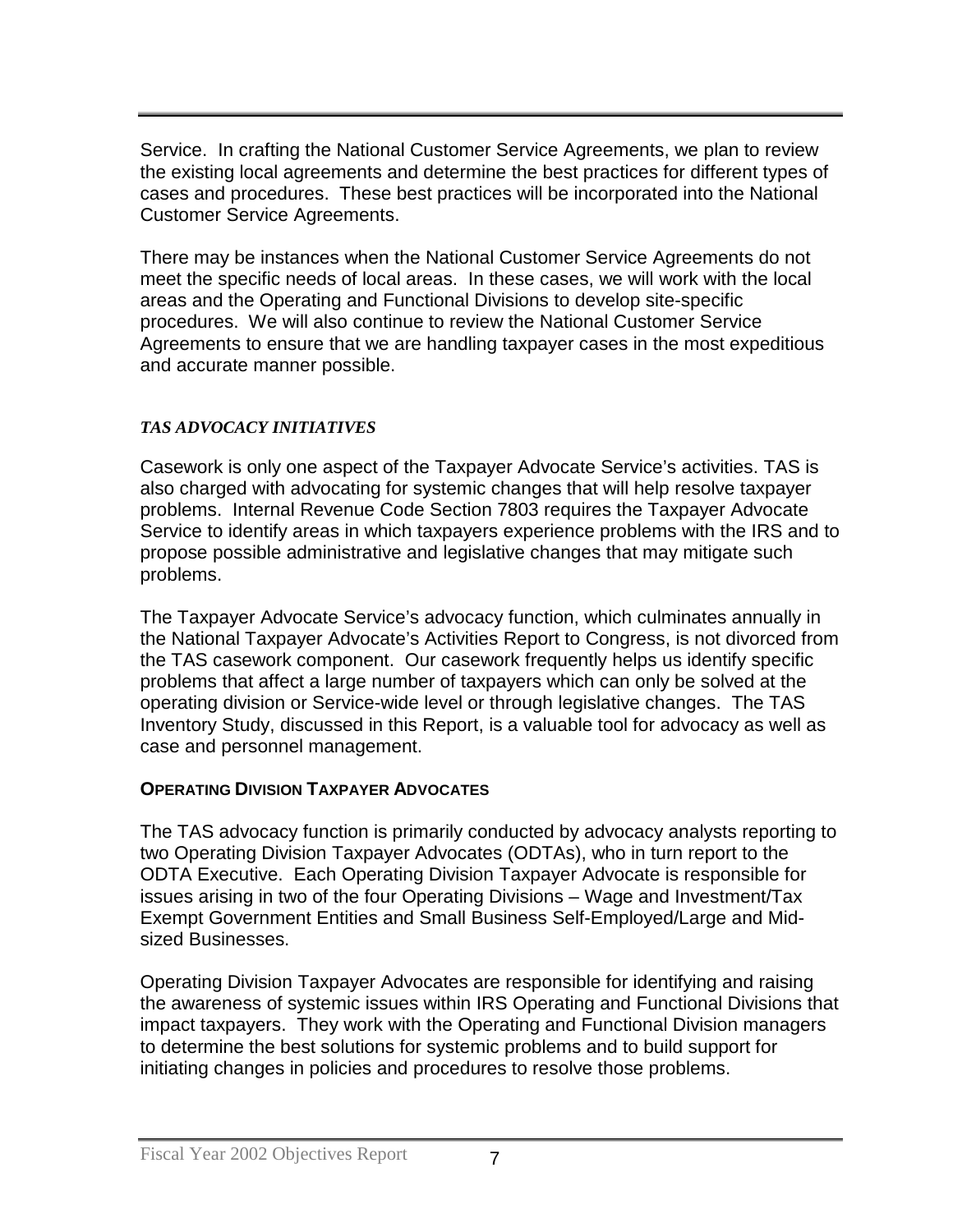Advocacy Analysts are located in various TAS offices throughout the nation. They work with the Operating and Functional Divisions to identify and analyze the root cause(s) of taxpayer problems. They also support joint advocacy projects and efforts. The advocacy analyst's ultimate objective is to prevent or reduce taxpayer burden, represent taxpayer interests during the decision-making processes, improve customer service, and address inequitable treatment of taxpayers.

All Taxpayer Advocate Service employees are encouraged to identify potential advocacy issues and submit advocacy suggestions to the appropriate Operating Division Taxpayer Advocate. The ODTA staff screens the suggestions for quality and currency; suggestions are then entered into a tracking database. Suggestions may be assigned to an advocacy analyst or referred to the appropriate Operating or Functional Division for further action. The ODTA staff monitors and reports on project activities in a variety of ways; examples include:

- Advocacy projects are tracked using the Service-Wide Action Plan (SWAP) database system. ODTA advocacy analysts use the system to establish project plans, update project information, and monitor project status. Advocacy analysts across the country can access the database.
- Advocacy analysts use the SWAP system data to prepare project status reports for the ODTA Directors and Executive Director and the National Taxpayer Advocate. ODTA Directors also use the system to submit quarterly updates as part of the Business Performance Review System (BPRS). The NTA briefs the Commissioner on the information included in BPRS reports.
- Taxpayer Advocate white papers, position papers involving administrative or legislative recommendations that address taxpayer problems, are issued intermittently in response to issues arising outside the Annual Objectives Report cycle.

The Taxpayer Advocate Service also receives many legislative proposals from TAS and IRS employees as well as from taxpayers, the Citizen Advocacy Panels (CAPs), and the tax practitioner community. The team that prepares the Annual Activities Report to Congress reviews the proposed legislative recommendations and further develops suggestions that address tax law complexity, taxpayer equity, or taxpayer burden.

# **ANNUAL ACTIVITIES REPORT TO CONGRESS**

The National Taxpayer Advocate is required to report to Congress at the end of each calendar year about its activities for the past year. Among other items, this report must contain a summary of the 20 most serious taxpayer problems and the 10 most litigated tax issues. This report also provides recommendations for resolving or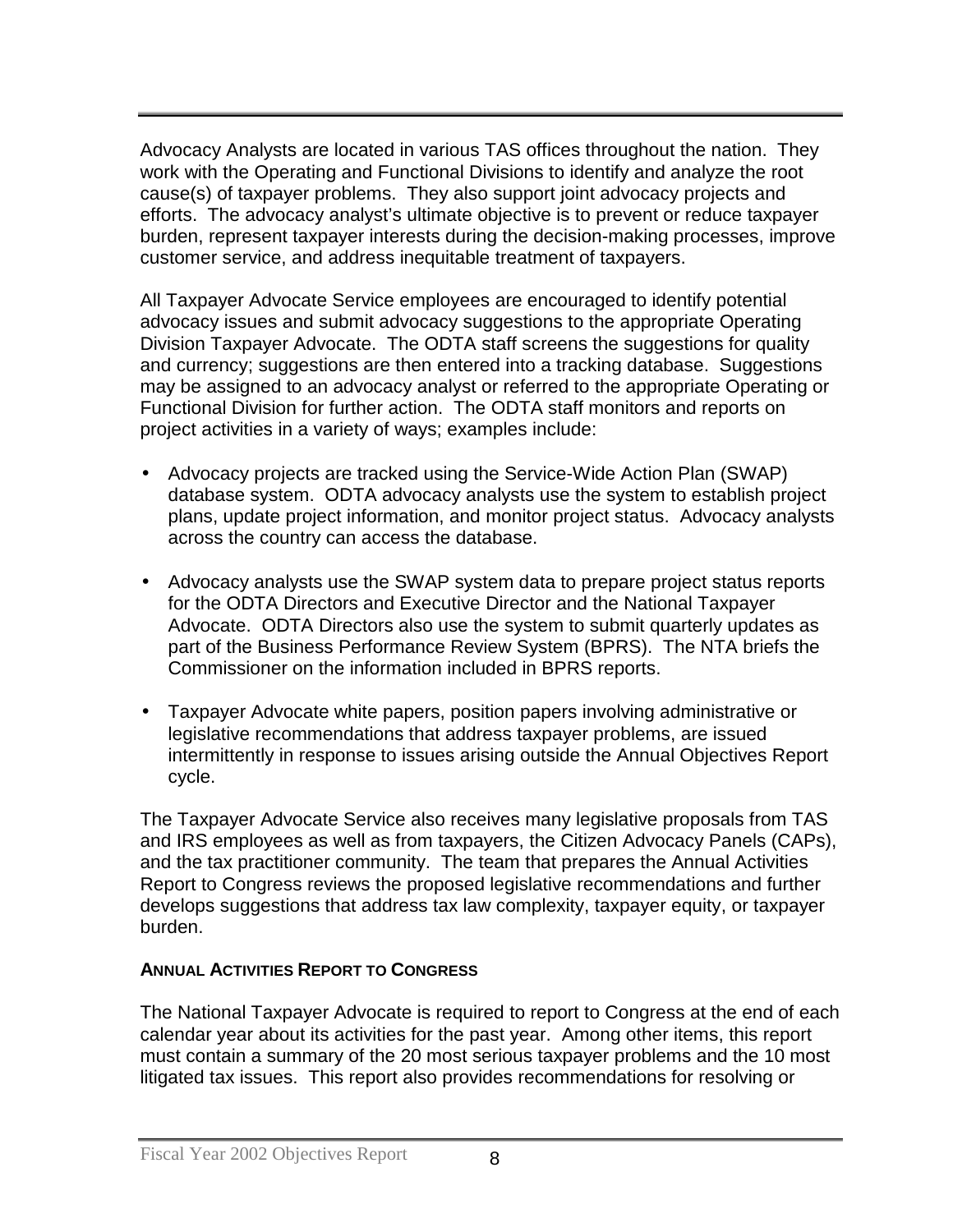mitigating those problems and compliance burdens through either administrative or legislative action. IRC Section 7803(c)(2)(B)(ii).

The 2001 Annual Activities Report to Congress will reflect some changes in approach from previous reports. For example, we will present two lists of the 20 most serious taxpayer problems. We will draw one list from the Taxpayer Advocate Management Information System (TAMIS) which will indicate the 20 issues (broadly defined) about which taxpayers most frequently request help from the Taxpayer Advocate Service. Our second "Top 20" list will be developed by a team of TAS advocacy and casework employees. This list will be drawn from the collective knowledge and experience of TAS employees.

We will report on our legislative and administrative recommendations in three ways. First, we will propose at least five recommendations that address issues of broad taxpayer impact. We will identify the number and categories of taxpayers affected and the paperwork, processing, and compliance burdens associated with those issues, both from the taxpayer and IRS perspectives. We will also identify any privacy or business systems implications of these issues. We will describe the operation and history (where appropriate) of each of these provisions. Finally, we will submit a proposal to eliminate or lessen the problem for taxpayers.

The second list of recommendations will include descriptions of proposals that are currently under consideration by the Taxpayer Advocate Service but are not yet developed to the level of a recommendation. We believe this list is valuable because it identifies issues that have already surfaced as problems but do not have a readily achievable solution as of report publication. The Taxpayer Advocate Service will continue to work on these issues. They may form the basis of legislative recommendations in future annual reports or in TAS white papers. We believe that by identifying the problems we will encourage informed discussion about them and speed resolution.

The final list of recommendations will consist of brief proposals that have been identified by TAS employees, IRS Operating or Functional Division employees, tax professionals, or taxpayers as problems requiring a legislative solution. The proposals included in this list will all need further development; however, we hope that their inclusion will stimulate interest and solicit additional information and solutions from the public and the IRS.

The Taxpayer Advocate Service employees who are working on the Annual Activities Report are approaching their work with one overriding question in mind – what is the particular perspective or piece of information that the Taxpayer Advocate Service can contribute to the discussion that is unique to TAS? Clearly, Congress felt that the Taxpayer Advocate Service could add something to Congress' own analysis of taxpayer problems. Thus, we hope that the National Taxpayer Advocate's 2001 Annual Report to Congress will not be a re-hash of old solutions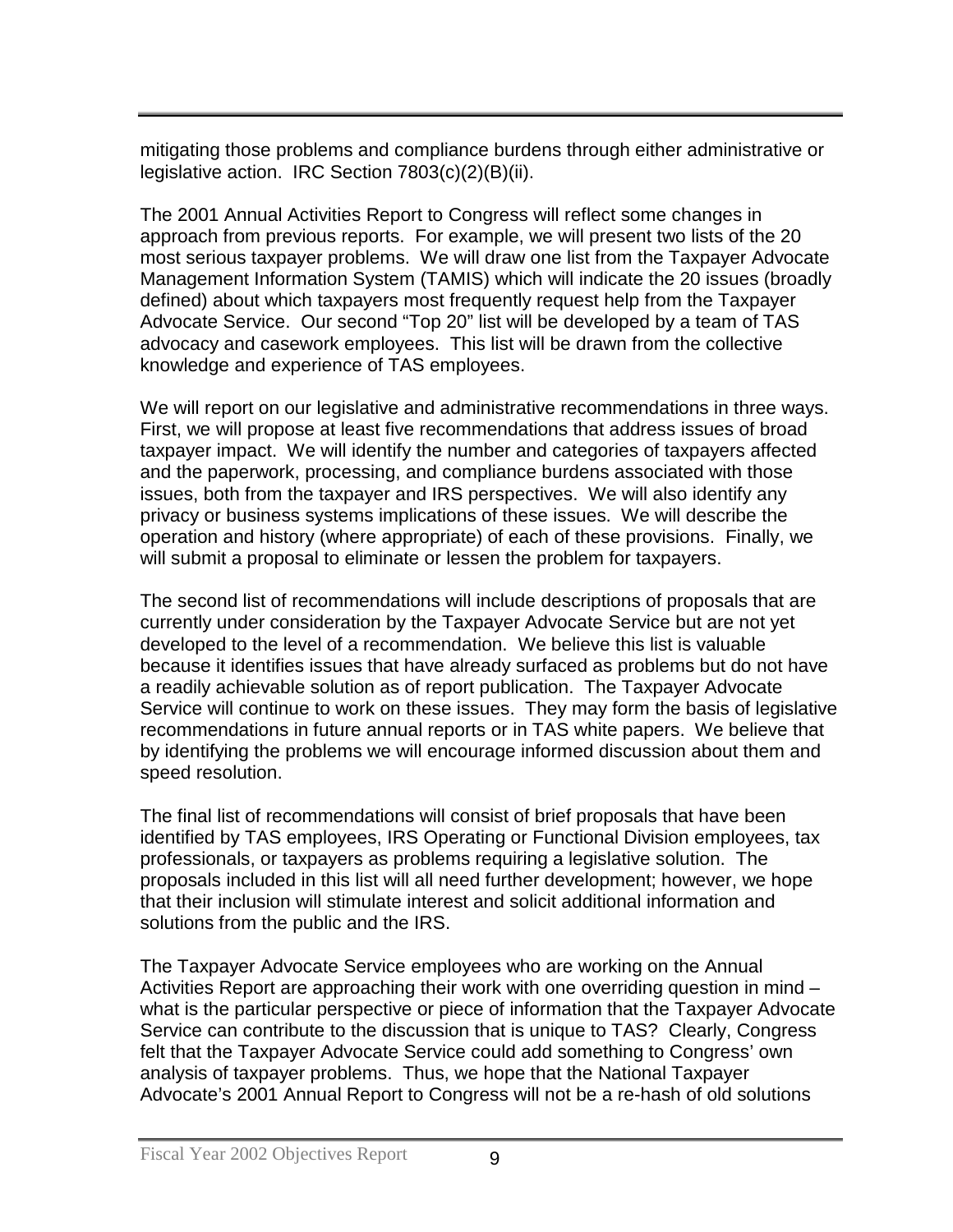but will provide fresh insight, information, and experience from the point of view of advocates who operate within the IRS.

#### *TAXPAYER ADVOCATE SERVICE INVENTORY STUDY*

# **BACKGROUND**

Understanding the Taxpayer Advocate Service case inventory is an essential first step to accomplishing the Taxpayer Advocate Service's strategic objectives. (See Appendix II.) During fiscal year 2001, we conducted a study to determine the major components of TAS caseload and the relationship between Operating Division inventories and TAS receipts. The study results provide the framework for our fiscal year 2002-2003 strategic plans. In fiscal year 2002, we will continue to update our study monthly to identify workload trends and emerging issues. We will share this analysis with the Operating Divisions and use the study to coordinate our approach to systemic problem solving.

# **INVENTORY STUDY METHODOLOGY**

During fiscal year 2001, the Taxpayer Advocate Service convened an inventory study task force. The task force members gathered report data from TAS and Operating Division management information systems. They captured TAS receipts by month for fiscal years 2000 and 2001. They then linked TAS receipts to Operating Division inventories for the same periods, using major issue codes. (Major issue codes are numeric codes utilized on the Taxpayer Advocate Management Information System (TAMIS) to indicate the major issue presented in each TAS case.) The task force used data from Operating Division reports to capture receipts, closures, and ending inventories. TAS focused on Operating Division ending inventories because we believed that, as ending inventories increase and age, taxpayers begin to turn to TAS for assistance.

The Taxpayer Advocate Service previously identified problems with major issue code accuracy. The data reviewed by the task force reflected these problems, and the team took steps to address the issues in our study. The study team sampled 850 cases to test the accuracy of the major issue codes assigned to the cases. In some instances, results from this sample led to the reassignment of cases by major issue code (for analysis purposes only).

We initially selected five program areas for review based on perceived inventory problems and level of TAS impact:

- 1. Accounts Management (Adjustment) Correspondence,
- 2. Automated Underreporter (AUR),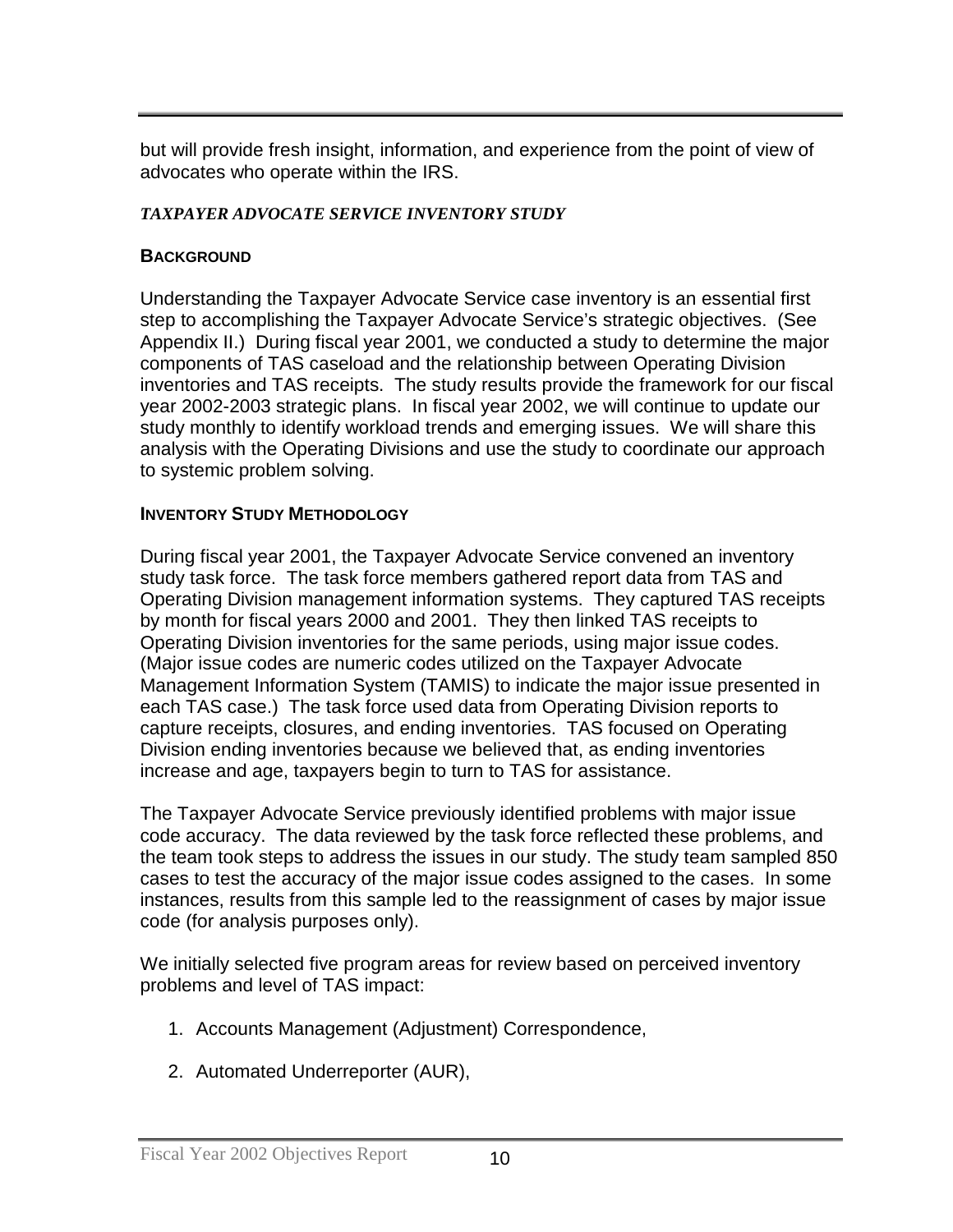- 3. Earned Income Tax Credit (EITC),
- 4. Innocent Spouse, and
- 5. Offers in Compromise (OIC).

We established a correlation between IRS Operating Division ending inventories and TAS receipts for fiscal year 2000. We wanted to see if we could predict TAS workload receipts in important program areas based on the inventory relationships.

We later expanded the study to address ten major categories of TAS receipts/Operating Division inventory using fiscal year 2001 receipts:

|    | <b>Continued from Fiscal Year 2000</b>                    | <b>Added for Fiscal Year 2001</b>                                |
|----|-----------------------------------------------------------|------------------------------------------------------------------|
| 1. | <b>Accounts Management</b><br>(Adjustment) Correspondence | Audit Issues (Other than EITC)<br>6.                             |
| 2. | Automated Underreporter (AUR)                             | Collection Issues, other than Offer In<br>7.<br>Compromise (OIC) |
| 3. | Earned Income Tax Credit (EITC)                           | 8.<br>Other (Miscellaneous)                                      |
| 4. | Offer In Compromise (OIC)                                 | 9.<br><b>Processing Returns</b>                                  |
| 5. | <b>Innocent Spouse</b>                                    | 10. Refunds (Lost/Stolen/Undeliverable)                          |

We continue to make predictions as we update our inventory study data monthly. Using our current data, we are now able to identify workload trends. Some trends are attributable to the normal IRS workload shifts associated with filing season. Others reflect changes in Operating Division programs and shifting staffing allocations. We continue to refine our analyses as we gather additional data and observe these trends.

# **INVENTORY STUDY RESULTS**

The results of the study provide data for TAS to use in achieving our strategic objectives.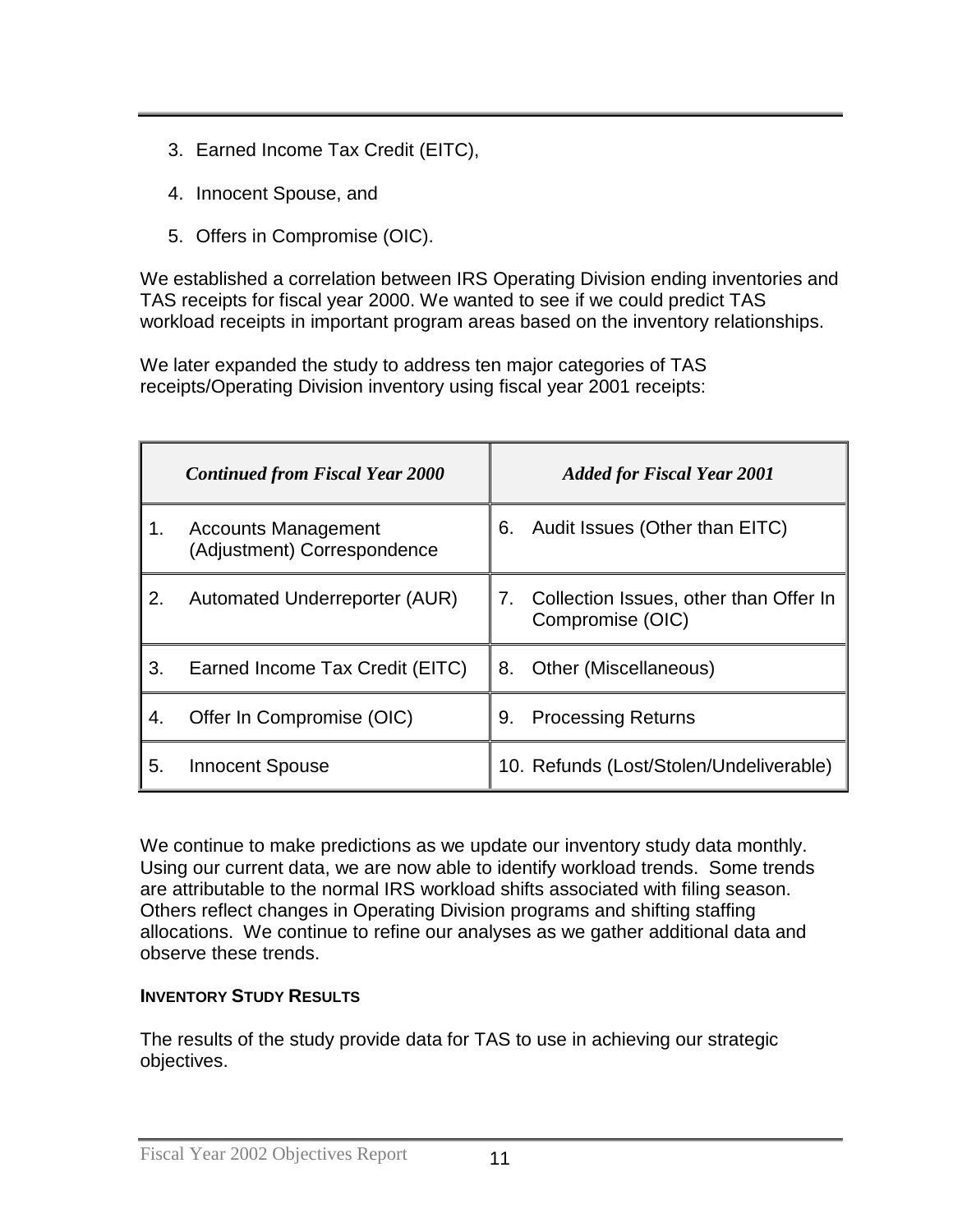*Identify Significant Sources of Taxpayer Advocate Casework.* Current data indicates that most taxpayer cases come to TAS as a result of systemic or procedural problems (including delay) and not as the result of significant hardship, threat of adverse action, irreparable harm, or significant cost concerns - the issues that TAS is uniquely designed to resolve. As illustrated in Figure 1, only 14 percent of cases meet significant hardship criteria, as defined by IRC Section 7811(a)(2)(A), (C), and (D). These cases are shown in Figure 1 as criteria codes one through four. Cases in which the IRS did not achieve intended results within expected periods comprise 80 percent of TAS receipts. These cases are shown in Figure 1 as criteria codes five through seven.



Figure 1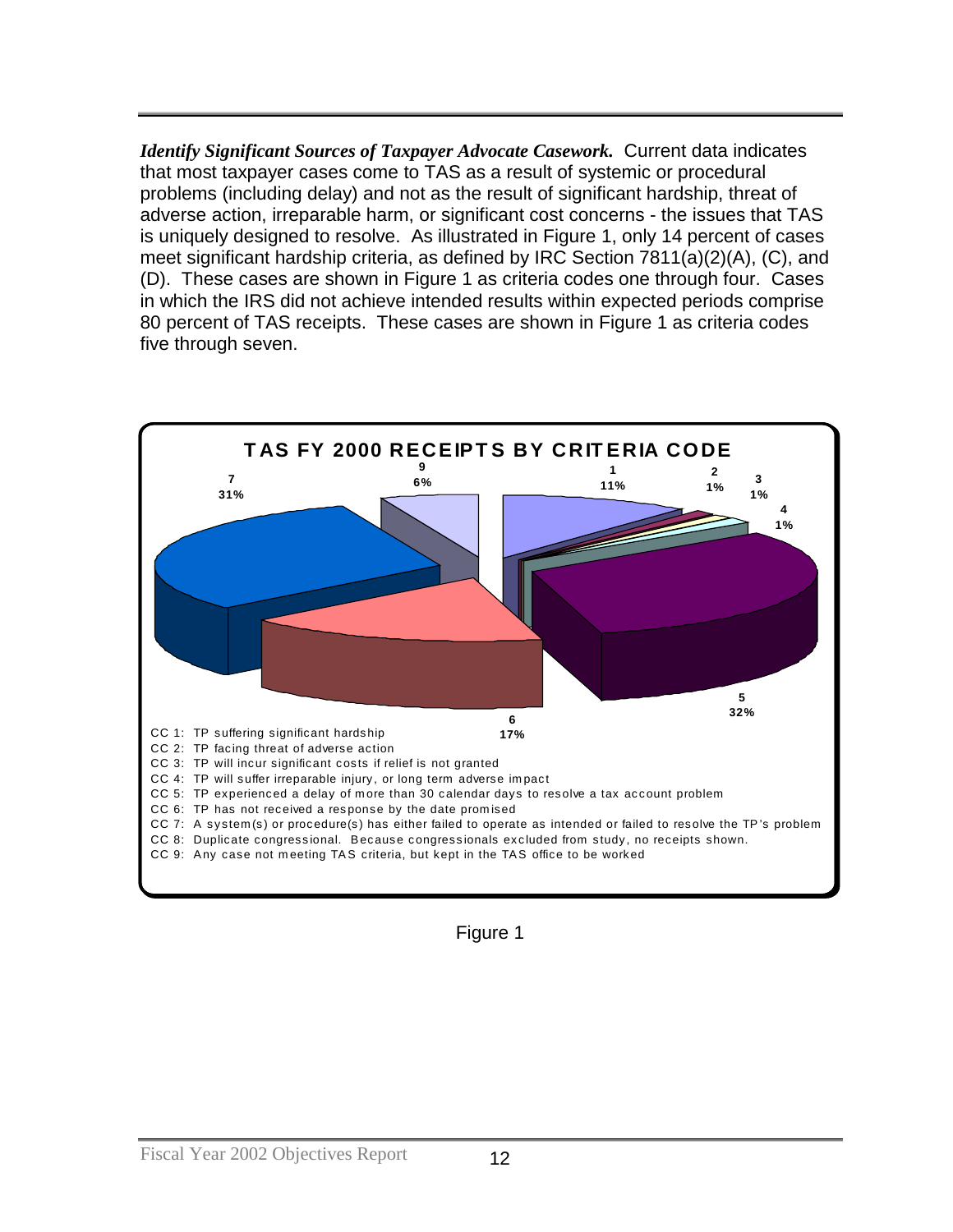Major sources of TAS Inventory are shown in the Figure 2. We identified a strong relationship between Operating Division workload delays and TAS receipts in the fiscal year 2000 inventory study. First, we found that the percentage of taxpayers likely to contact TAS for assistance is much higher in cases in which taxpayer refunds are delayed. Second, as inventories in the Operating Divisions increase and/or age, there is a similar increase in TAS receipts.



Figure 2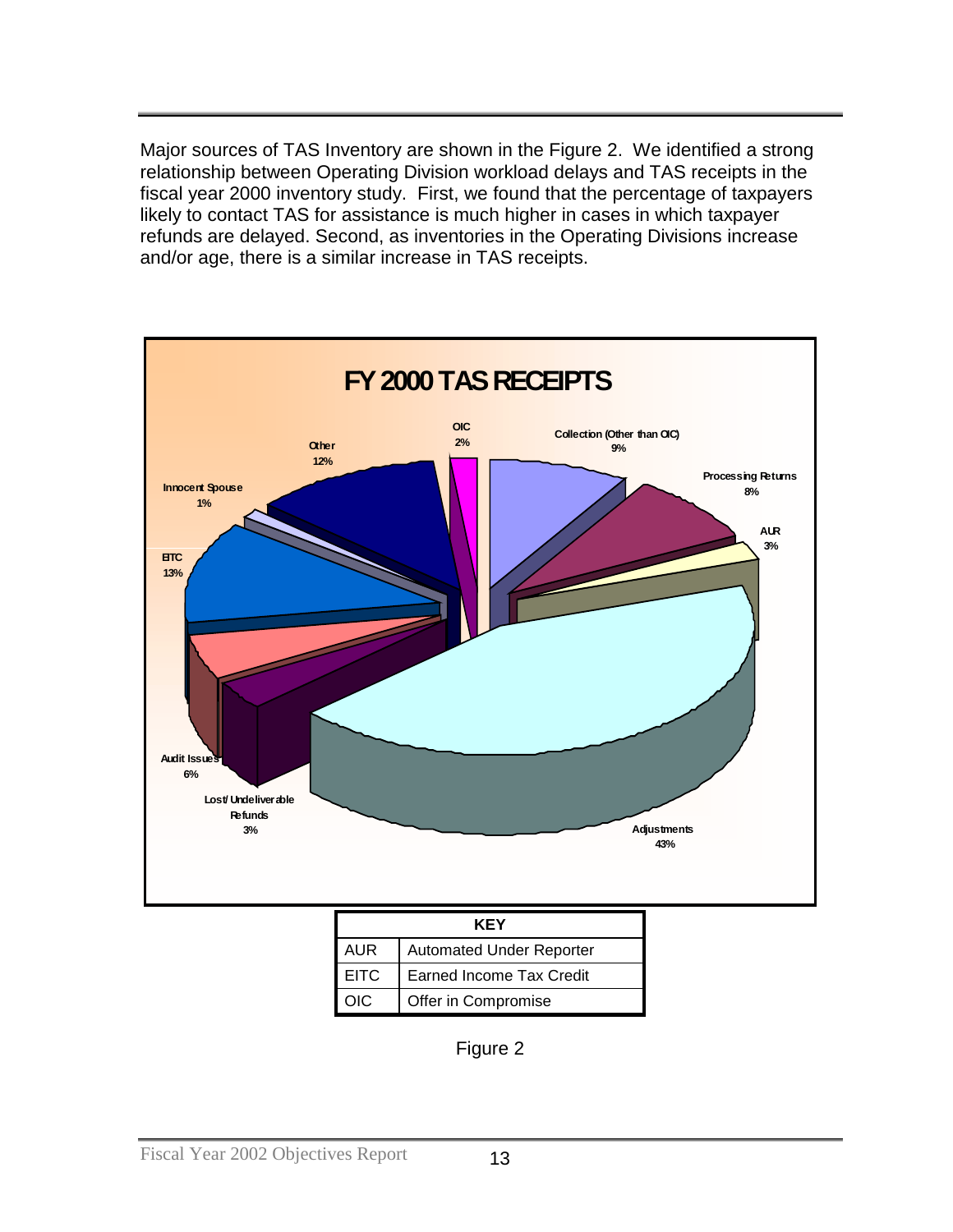The relationship between TAS receipts and adjustment inventories is shown in Figure 3. As the inventory builds in the Operating Divisions, TAS receipts build as well.





Operations' improvements in service led to corresponding reductions in TAS inventory receipts. The Wage and Investment Operating Division achieved a 15 percent improvement in controlling taxpayer correspondence in Adjustments for the first half of fiscal year 2001. "Controlled" correspondence is written taxpayer communication that is received by the IRS, and entered onto the Integrated Data Retrieval System (IDRS). Once an item is entered on IDRS, all employees with IDRS access can identify that the correspondence has been received and is in the queue for being worked. TAS experienced a corresponding 10 percent reduction in Adjustments inventory receipts, even as Service-wide total adjustments inventories increased. By entering taxpayer correspondence into the IDRS database sooner, Wage and Investment is able to respond directly to taxpayer follow-up inquiries instead of referring the case to the Taxpayer Advocate Service.

The Wage and Investment Operating Division also achieved a significant improvement in IRC Section 6015 ("Innocent Spouse") case processing by consolidating the program, strengthening communication with taxpayers, and streamlining work processes. Innocent spouse claim processing periods are lengthy in order to protect the rights of both parties filing a joint return, therefore, program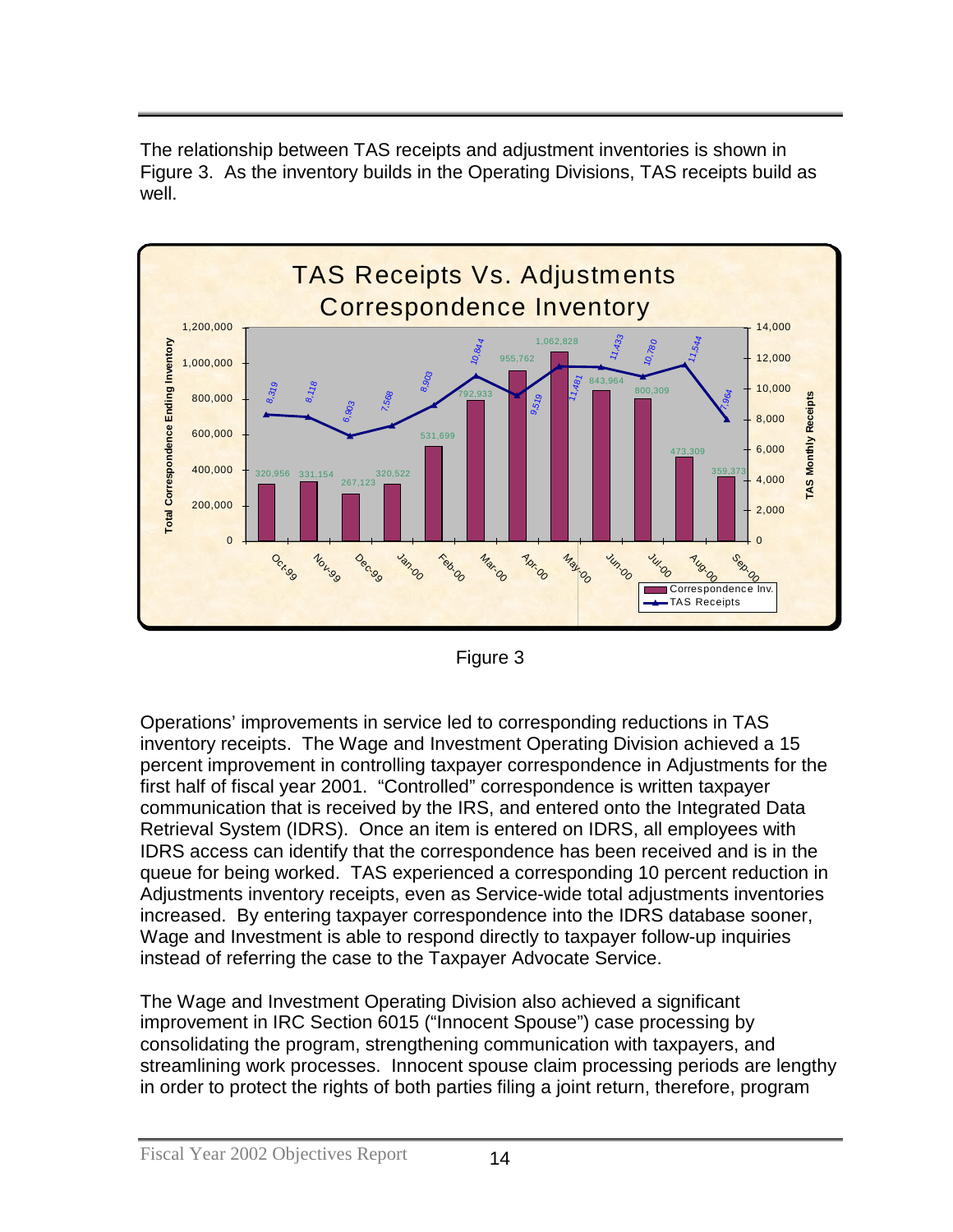improvements are not reflected quickly in TAS inventories. Even so, the Taxpayer Advocate Service is already experiencing a 16 percent decrease in case receipts.

*Work with IRS to Improve Service; Advocate Changes in Tax Law or Procedures.* TAS inventories are due, in part, to staffing shortages in the Operating Divisions. As Operations workload ages due to staffing shortfalls, taxpayers are negatively impacted.

The inventory study points to areas in which service can be improved, whether through streamlining work processes, adjusting the workload mix to minimize the impact of seasonal workload pressures on taxpayers, or making legislative recommendations to improve program administration. We are discussing the study with the Operating Divisions and are exploring with them ways to improve service. In fiscal year 2002, TAS will be able to identify each case's point of origin by business unit (e.g. Wage and Investment or Appeals). The ultimate goal is to provide better service to the public at the first point of contact with the IRS thereby reducing the need for taxpayers to come to the Taxpayer Advocate Service.

One area of mutual concern is the growing Earned Income Tax Credit (EITC) inventory. This program, more than most, affects taxpayers whose refunds are delayed. As the Operating Divisions continue to focus on improving compliance in the EITC population, we expect a dramatic increase in TAS receipts. Based on current fiscal year 2001 receipts and aging inventories in the Operating Divisions, we predict a 50 percent increase in TAS EITC receipts. TAS and the Wage and Investment Operating Division have agreed to work together to improve EITC audit processes and procedures.

We have not assessed the potential impact of recent changes in tax law in the EITC program, or changes recommended in the National Taxpayer Advocate's Fiscal Year 2000 Annual Activities Report to Congress, on future EITC inventories.

*Ensure TAS Employees Can Meet Workload Demands; Improve Ability to Respond to Taxpayer Concerns*. The National Taxpayer Advocate believes that current TAS staffing levels should be maintained during fiscal years 2001 and 2002. I derive this conclusion from the TAS casework levels projected in the inventory study. The projected levels were based on our analysis of past receipts and adjusted for changes in programs within the Operating Divisions.

While we do not expect the total numbers of receipts to change significantly, we believe there may be a shift in the inventory mix and in workload locations. As IRS consolidates programs such as Offers in Compromise and EITC to specific sites, we may need to change the TAS offices assigned to resolve the cases. We will analyze inventory and predict workload shifts based on the Operating Divisions' program strategies and workload consolidation plans.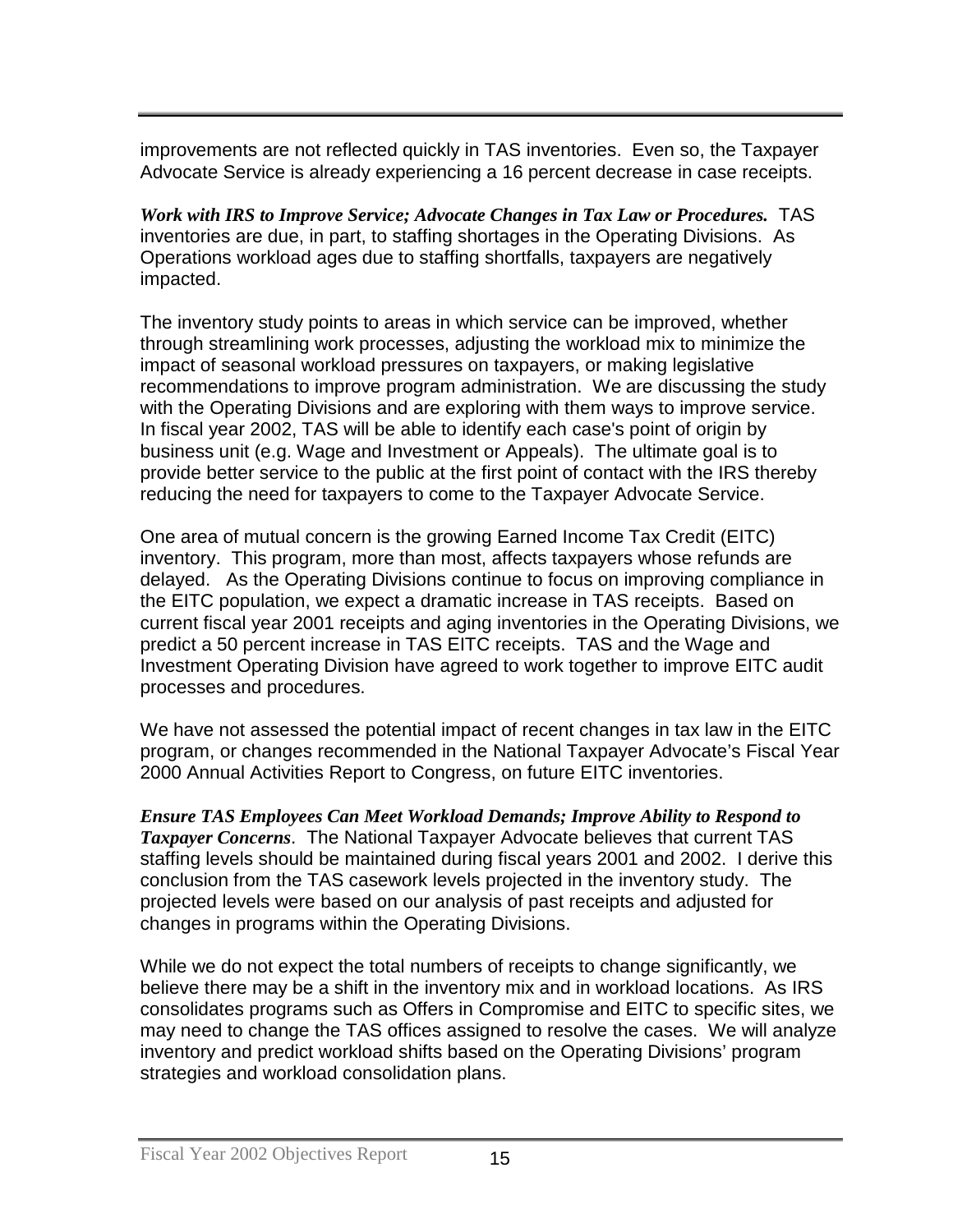Understanding the workload mix and the ways in which it is expected to change will be useful in recruitment and training decisions. As the workload shifts, training plans will be adjusted to fill knowledge and skill gaps. Managers may need to recruit employees with the necessary skills to meet new workload demands. Throughout fiscal year 2002 and thereafter, TAS managers, executives, and Strategic Human Resources staff, in partnership with the National Treasury Employees Union (NTEU), can utilize the inventory analysis and predictions of workload shifts to plan for employee recruitment and development.

#### **SUMMARY**

This study suggests that the Taxpayer Advocate Service should continue to monitor receipts by category to identify trends in Operating Division inventories. Using this data, TAS will work with the Operating Divisions throughout fiscal year 2002 to improve service, which should ultimately reduce the number of cases that are transferred to TAS due to service delays, or system or procedural problems. We will continue to provide updates of the inventory study to TAS leadership, interested Operating Division Commissioners, and NTEU.

# *TAS EMPLOYEE TRAINING INITIATIVES*

#### **INTRODUCTION**

A highly skilled, well-trained workforce is key to the accomplishment of the Taxpayer Advocate Service's mission. During fiscal year 2002, we will focus on the development and execution of a corporate approach to training and education. This effort, which will incorporate both strategic and tactical initiatives, will ensure that TAS employees are provided the skills and abilities they need to perform their jobs and will also promote their professional development and career progression within both TAS and the IRS.

# **DEVELOPMENT OF A STRATEGIC -- MULTI-YEAR TRAINING PLAN**

With the assistance of a contractor experienced in strategic planning, we will design the first ever TAS four-year strategic training plan. The plan will enable the Taxpayer Advocate Service to develop employees in response to evolving customer and casework bases. The plan will also allow us to recruit and retain those employees, by demonstrating the organizational commitment to their professional and personal development.

The multi-year training plan will include an annual TAS-wide training meeting that will offer beginning and advanced training programs for TAS employees. Session topics may included technical skills, conflict management, case management, management techniques, communications skills, ethics, stress management,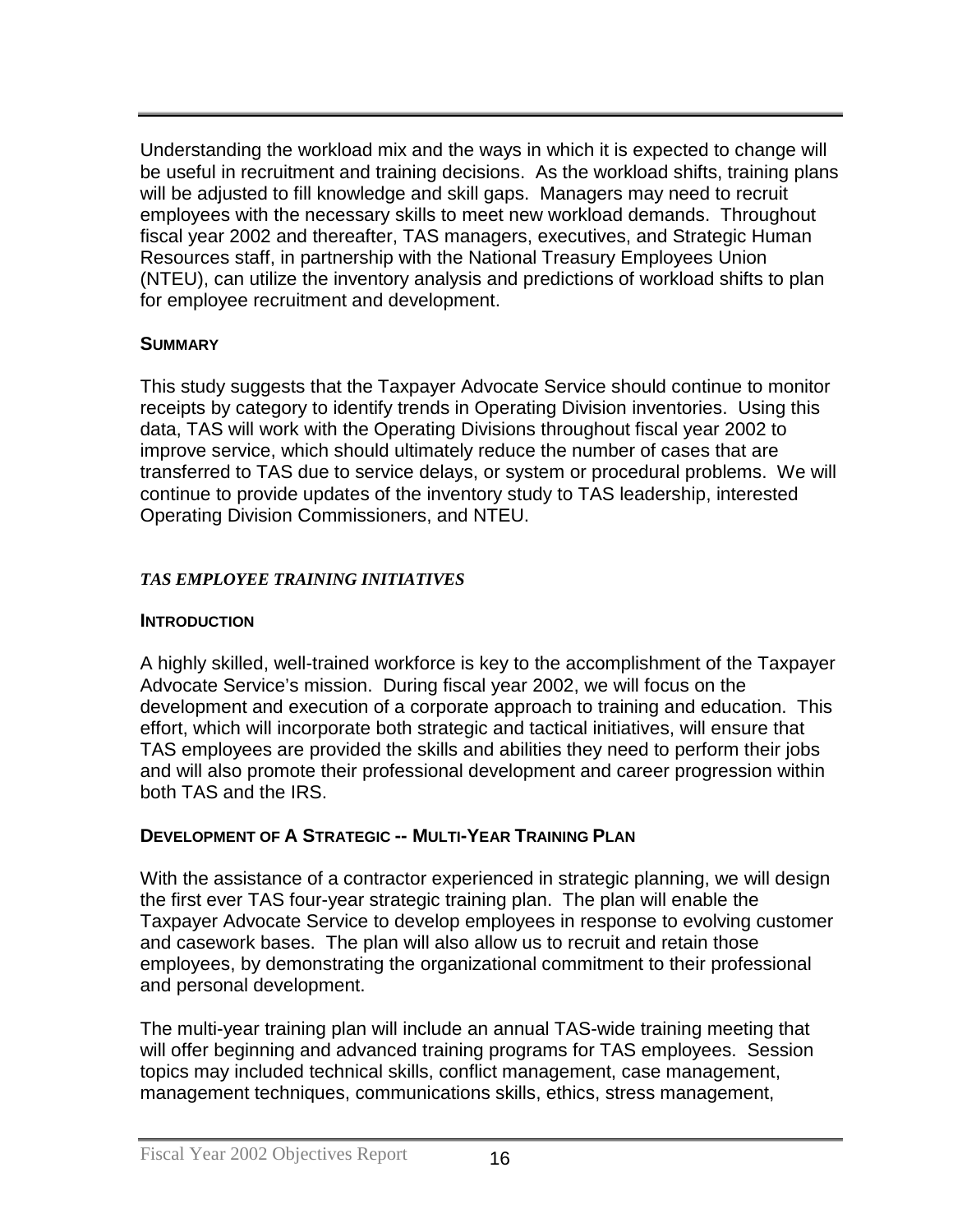Taxpayer Advocate Management Information System (TAMIS), and the legislative process. The TAS-wide program will be complemented by training sessions held at local offices designed to address issues specific to those locales. TAS will also coordinate with the other Operating and Functional Divisions so that TAS employees can attend training programs offered by other divisions.

The Taxpayer Advocate Service recently established a TAS training advisory board with our collective bargaining partner, the National Treasury Employees Union (NTEU). This board will assist in the review and monitoring of the TAS training effort, the evaluation of training priorities, and the crafting of training recommendations to the National Taxpayer Advocate. Customer needs will be garnered from a number of sources, including employee and customer satisfaction surveys, input from taxpayers, and discussions with other Operating and Functional Divisions. TAS Strategic Human Resources will review the information and develop and deliver training effectively and efficiently.

The TAS four-year strategic plan will:

- Use computer technology to develop and maintain a well-informed and trained workforce (E-learning). This IRS corporate strategy aims to leverage technology to deliver 70 percent of skills and competencies through E-learning by fiscal year 2007.
- Monitor the creative, no-cost method for promoting employee computer training piloted by the United States Postal Service.
- Leverage limited TAS resources by combining our training efforts with those of other IRS Operating and Functional Divisions.
- Explore the availability of out-service training offered by both governmental (United States Department of Agriculture) and private sector entities, and by professional associations (e.g., Attorneys, CPAs and Enrolled Agents).
- Design and conduct training initiatives to address the 20 most serious problems encountered by taxpayers, as identified in the National Taxpayer Advocate's Annual Activities Report to Congress.
- Build plan flexibility so that TAS can be responsive to our external customers, the taxpayers. For example, TAS may need to pursue a multilingual initiative in order to improve access to services for taxpayers with limited English proficiency. We may need to develop and deliver training for IRS and TAS employees so that they can better understand and respond to taxpayer issues and questions. In addition, TAS employees may require specific communications training to assist in taxpayer outreach.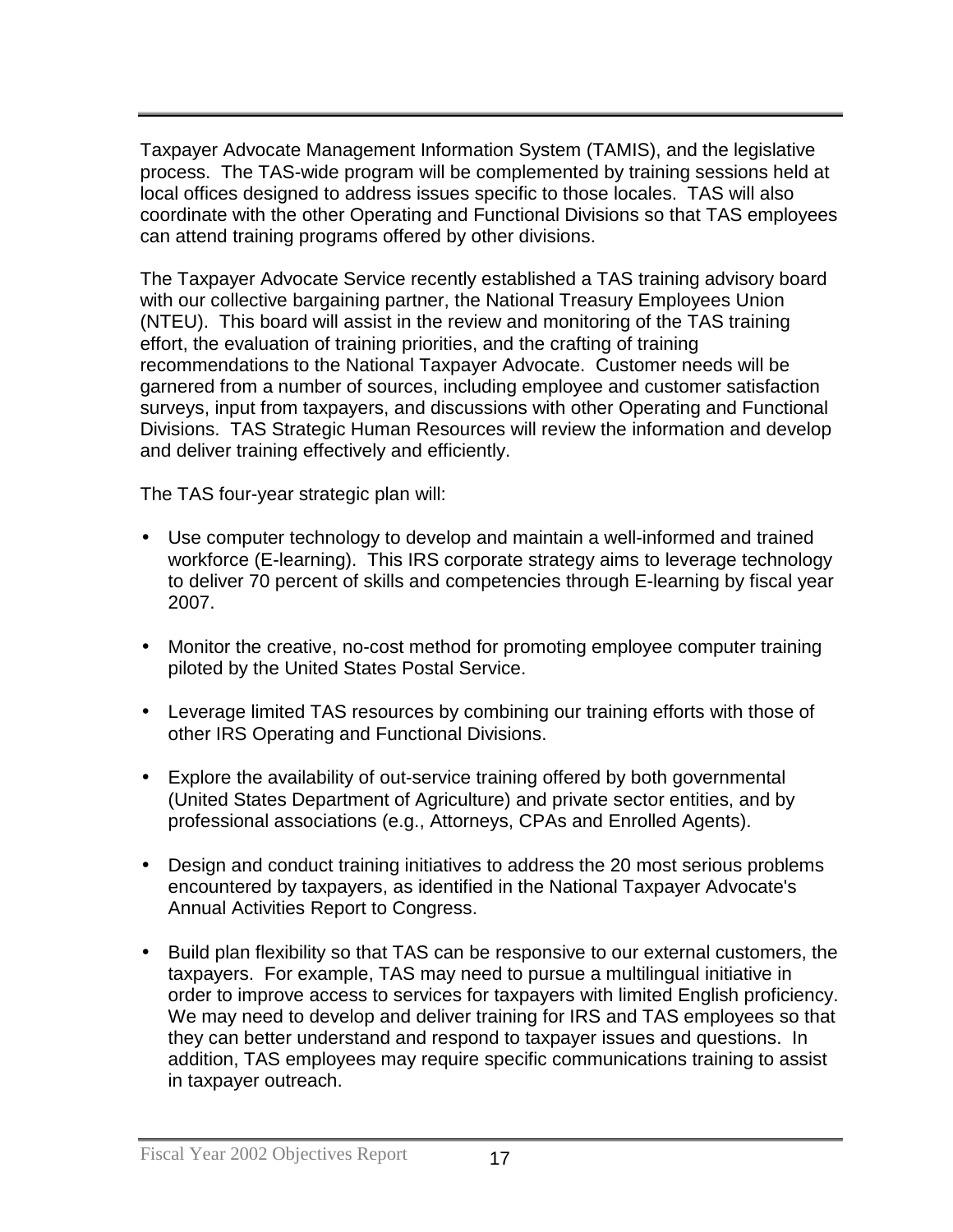• Coordinate with other divisions to crosstrain TAS and Operating and Functional Division employees during formal training sessions and Continuing Professional Education (CPE) sessions.

# **TACTICAL ANNUAL TRAINING PLAN**

The Taxpayer Advocate Service will closely coordinate its tactical annual training plan with the four year strategic training plan. The annual plan will address current organizational and employee needs, such as those involving technical components (e.g., IRC Section 6413) and automation components (Taxpayer Advocate Management Information System (TAMIS) and Integrated Case Processing (ICP) training), and those necessary to accomplish our casework (the Executive Correspondence Management System (ECMS) and core leadership skills).

Through its annual plan, TAS can assess the organization's ability to address existing technical and programmatic training needs. The Taxpayer Advocate Service will respond to current needs in TAS or in other divisions, such as those evidenced around the delegation of authorities training, and also be proactive with our customers, internal as well as external.

In addition to incorporating component specific interests (e. g. innocent spouse), the plan will:

- Utilize available outservice training in order to free up internal training development resources.
- Expand the process of informing and educating the public about their right to seek assistance through the Taxpayer Advocate Service.
- Continue the integration efforts with our Citizen Advocacy Panels (CAPs).
- Coordinate with Operating and Functional Divisions to crosstrain TAS and Operating Division employees in the development and delivery of training.
- Develop and deliver training in response to congressional legislation and/or executive direction.
- Continue implementation of an employee training tracking system so that every TAS employee's training and development remains an organizational priority and is advanced.

The Taxpayer Advocate Service must provide its employees with the requisite tools to accurately identify and respond to taxpayer concerns. By setting training priorities, which reflect both corporate goals and the needs of TAS employees and customers, the Taxpayer Advocate Service will maintain a capable and informed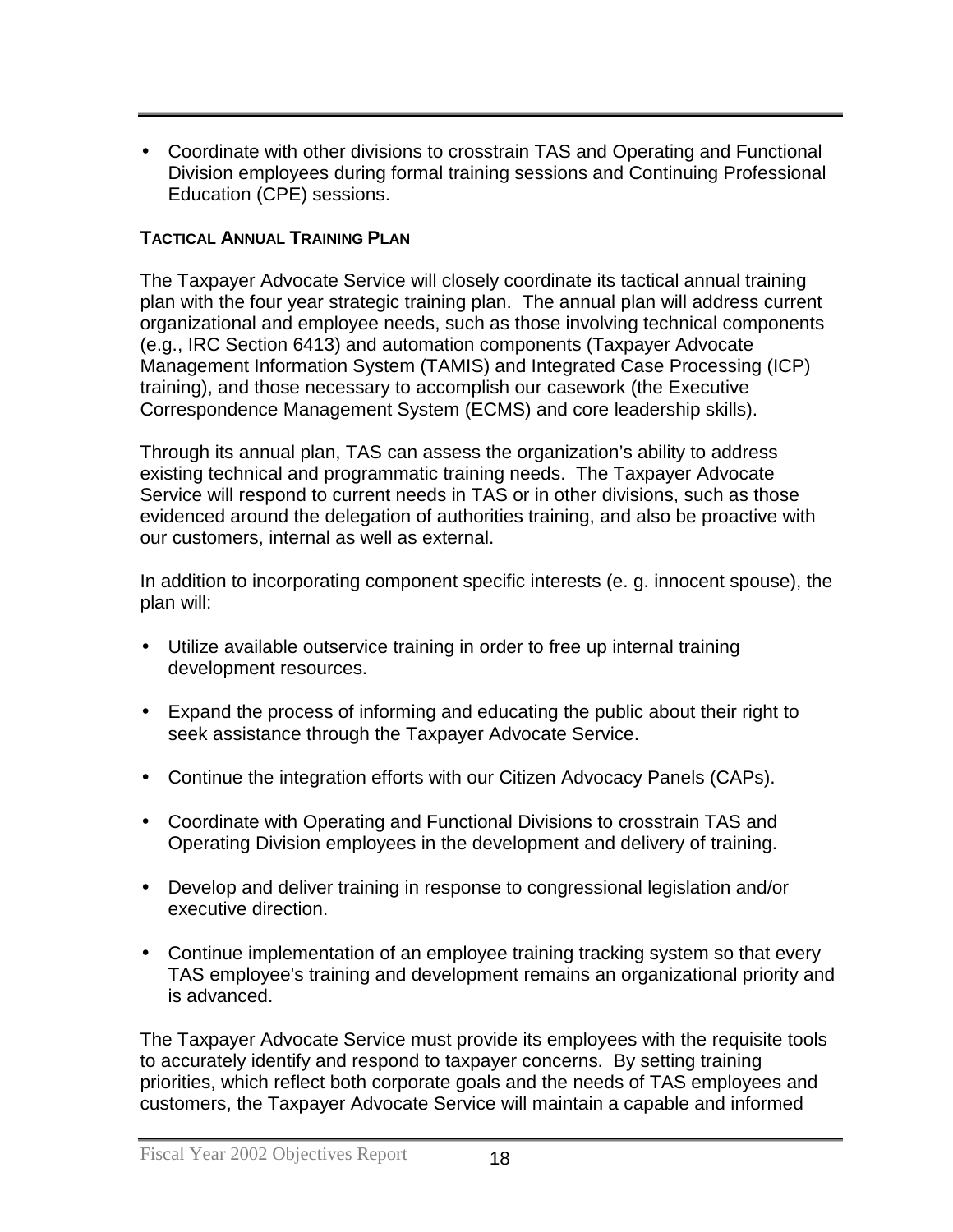workforce. These TAS training initiatives are expected to yield improved business results and better customer and employee satisfaction.

# *NATION TAXPAYER ADVOCATE TOLL-FREE LINE*

# **NTA Toll-Free Line (1-877-777-4778)**

In his Fiscal Year 2001 Objectives Report to Congress, the National Taxpayer Advocate reported the expansion of the National Taxpayer Advocate (NTA) Toll-free line. The NTA Toll-free line provides cost free access to the Taxpayer Advocate Service for issues that have not been resolved through the IRS' normal channels. The service is available to taxpayers 24 hours a day, seven days a week.

Each call to the NTA Toll-Free line is screened by a customer service representative to determine if the taxpayer's inquiry meets Taxpayer Advocate Service criteria. If the call does not meet TAS criteria, the call is transferred to an IRS employee with the appropriate skills and training to answer the call. When the call does meet TAS criteria, NTA Toll-Free customer service representatives try to resolve the issue while the taxpayer is on-line. If they are unable to resolve the case on-line, the call is transferred to the appropriate local TAS office for resolution.

In fiscal year 2000, NTA Toll-Free customer service representatives answered more than 295,000 calls. From October 1, 2000, through May 5, 2001, more than 243,000 calls have been answered. We continue to market the program and educate taxpayers as to when it is appropriate to seek assistance from the Taxpayer Advocate Service. Thus, we expect increased NTA Toll-Free traffic during fiscal year 2002.

The NTA Toll-Free line continues to be staffed and managed by the Wage and Investment and Small Business/Self-Employed Operating Divisions. We gratefully acknowledge the Operating Divisions' ongoing support for this service to taxpayers and the excellent work of the customer service representatives who answer the calls. These employees often provide the first meaningful step toward case resolution.

# *TOLL-FREE ACCESS TO INDIVIDUAL TAS CASEWORKERS*

# **BACKGROUND**

Customers of the Problem Resolution Program who were interviewed in 1994 using focus group interview techniques identified the following customer expectations with respect to communications: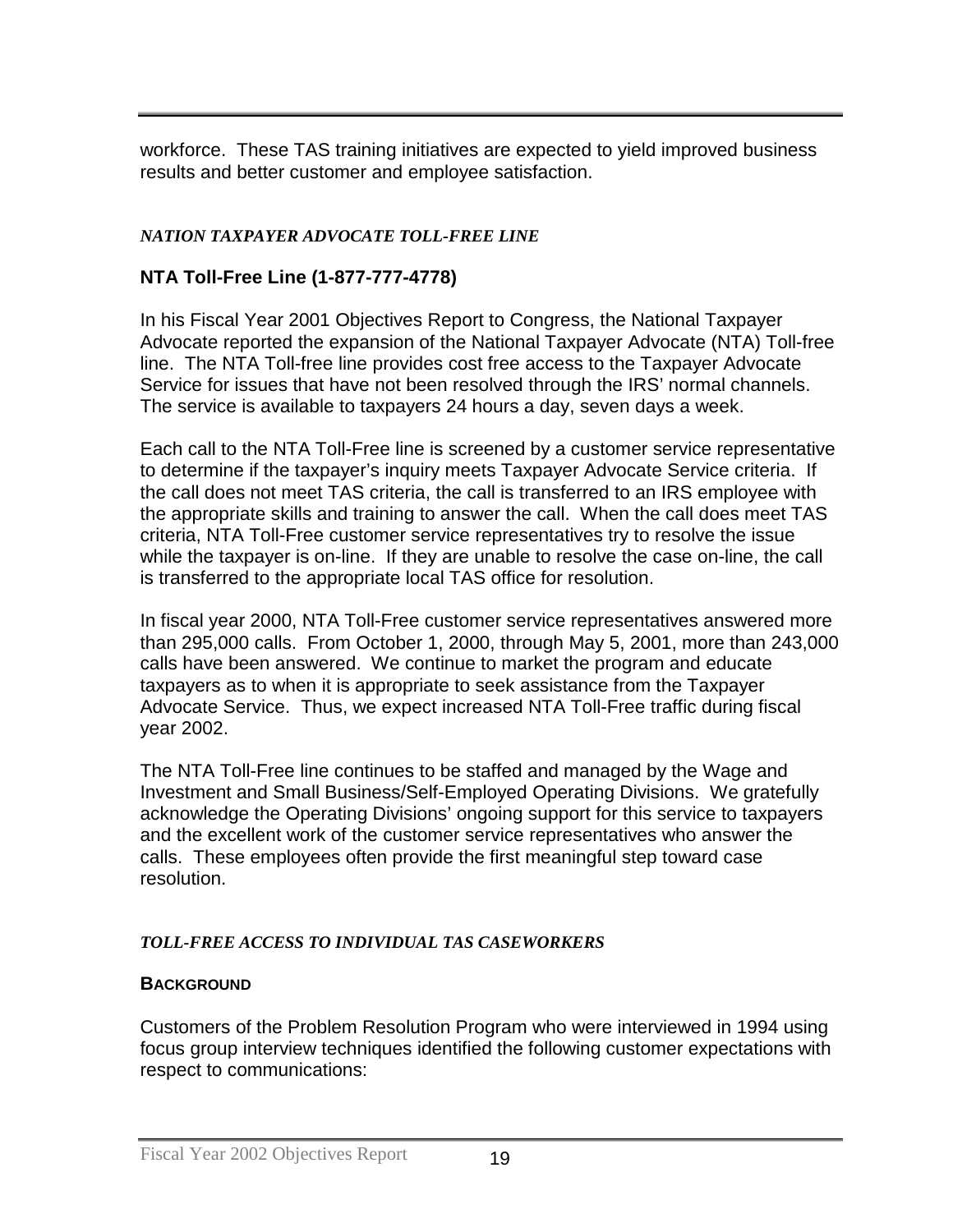- To be given the name of the contact person, and the direct telephone number of that person. *"A single point of contact was considered "the single most important element in providing high quality service."*
- To be kept advised of unexpected delays, recognizing that the complexity or seriousness of the issue determines the frequency of contacts

Our analysis of the focus group data indicated that taxpayers with complex cases expect frequent updates, but that they recognize the cost of employing people to place calls may be prohibitive. In addition, the focus group data indicate that while taxpayers may be willing to initiate an inquiry about the status of the problem, the cost of the telephone call could be a factor in their decision to make such calls.

Taxpayers do not care if their problem is worked by a caseworker in another city, as long as the resolution meets their expectations

#### **"Most of the respondents said they prefer toll-free access to the case worker, citing lengthy telephone calls and being placed on hold as reasons."1**

In 1999, the Taxpayer Advocate Service established and began marketing a dedicated toll-free telephone number for taxpayers who need assistance (the NTA Toll-free line). This number enables taxpayers to initiate cost-free contact with TAS on issues or problems that meet TAS' program criteria. In the current environment, once a taxpayer's issue is accepted as a TAS case and a caseworker is assigned to resolve it, the taxpayer must then pay for any subsequent telephone calls to the caseworker.

Providing toll-free service to individual TAS caseworkers is a logical extension of the services already offered by the Taxpayer Advocate Service to help taxpayers to resolve their problems where standard IRS procedures have failed or proven inadequate. Toll-free access to assigned caseworkers is an especially critical factor in the more complex cases, or when initial time estimates for case resolution are inaccurate, leaving the taxpayer in the uncertain state of not knowing what, if anything, is being done to resolve his or her situation. The taxpayer will be less anxious if he or she can reach the caseworker directly to provide additional information or to obtain a case update. If a taxpayer is reticent to call the caseworker because of long distance telephone charges, it impedes both communications and taxpayer confidence in the process.

l

<sup>&</sup>lt;sup>1</sup> "Problem Resolution Program: Customer Expectations, Focus Group Report," Dru DeLong and John Lemon, Value Tracking Core Business System, Internal Revenue Service, February 1994.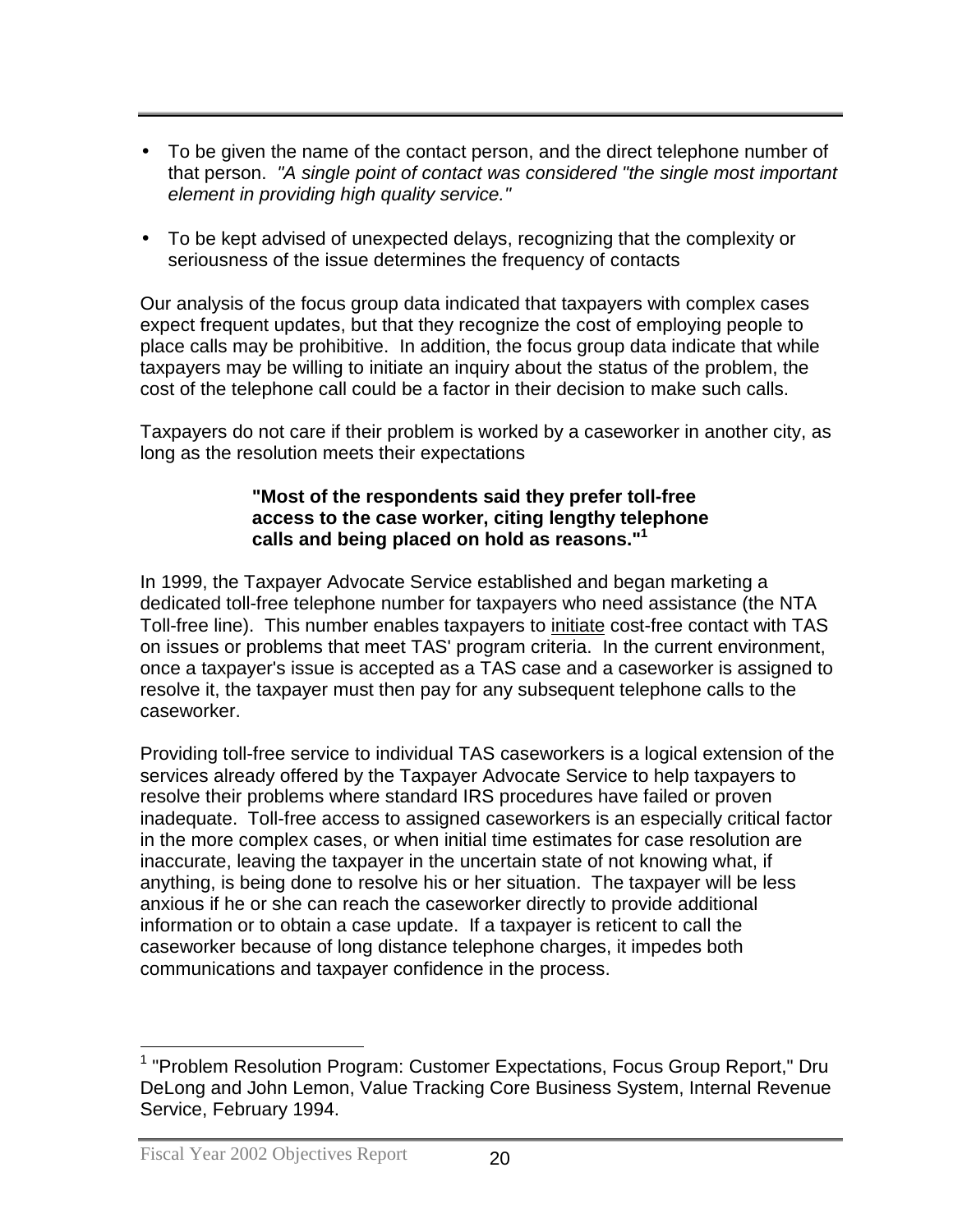During the second half of fiscal year 2001, the Taxpayer Advocate Service will begin a two month test in four offices to provide taxpayers with toll-free access to the Taxpayer Advocate Service caseworker assigned to their case. This service will relieve taxpayers of the financial burden of making toll calls to resolve their tax problems. The test will be completed in September 2001, and the results evaluated relative to operational issues as well as the operational costs and benefits, to determine whether toll-free service should be extended to all TAS offices and customers. This project is included in the Taxpayer Advocate Service's strategic plan for fiscal years 2002-2003.

#### **PROJECTED BENEFITS OF PROVIDING TOLL-FREE SERVICE TO TAS CUSTOMERS**

The implementation of this proposal is projected to:

- Remove a potential barrier to case resolution by providing an additional, cost-free avenue of access for taxpayers to their caseworker.
- Reduce burden placed on taxpayers who incur long distance telephone toll charges in the current environment.
- Provide free access for customers who have no telephone service and who would otherwise experience hardship in contacting their caseworker.
- Enhance both communications and the perceived 'relationship' between the two parties and thereby facilitate the resolution of the issue being worked.
- Streamline the service process by more efficiently connecting the taxpayer requiring assistance with the IRS employee who provides the assistance.
- Relieve NTA toll-free assistors of the responsibility for transferring taxpayers entering the current NTA toll-free line to their caseworker thus reducing the perception among NTA assistors that they serve as long-distance operators.

# **TEST OBJECTIVES**

The Taxpayer Advocate Service hopes to extend toll-free access to TAS caseworkers in one-half of its field offices during fiscal year 2002. However, before we implement this program, we must address some issues relating to costs and risks. We plan to resolve two specific concerns through the fiscal year 2001 toll-free access pilot program:

• *Estimate overall costs of nationwide implementation; identify hidden costs***.** An initial assumption of this test is that the IRS is presently paying for long-distance phone service when TAS customers ask caseworkers to call them back (to avoid toll charges) or when the NTA toll-free call site transfers callers to their caseworkers.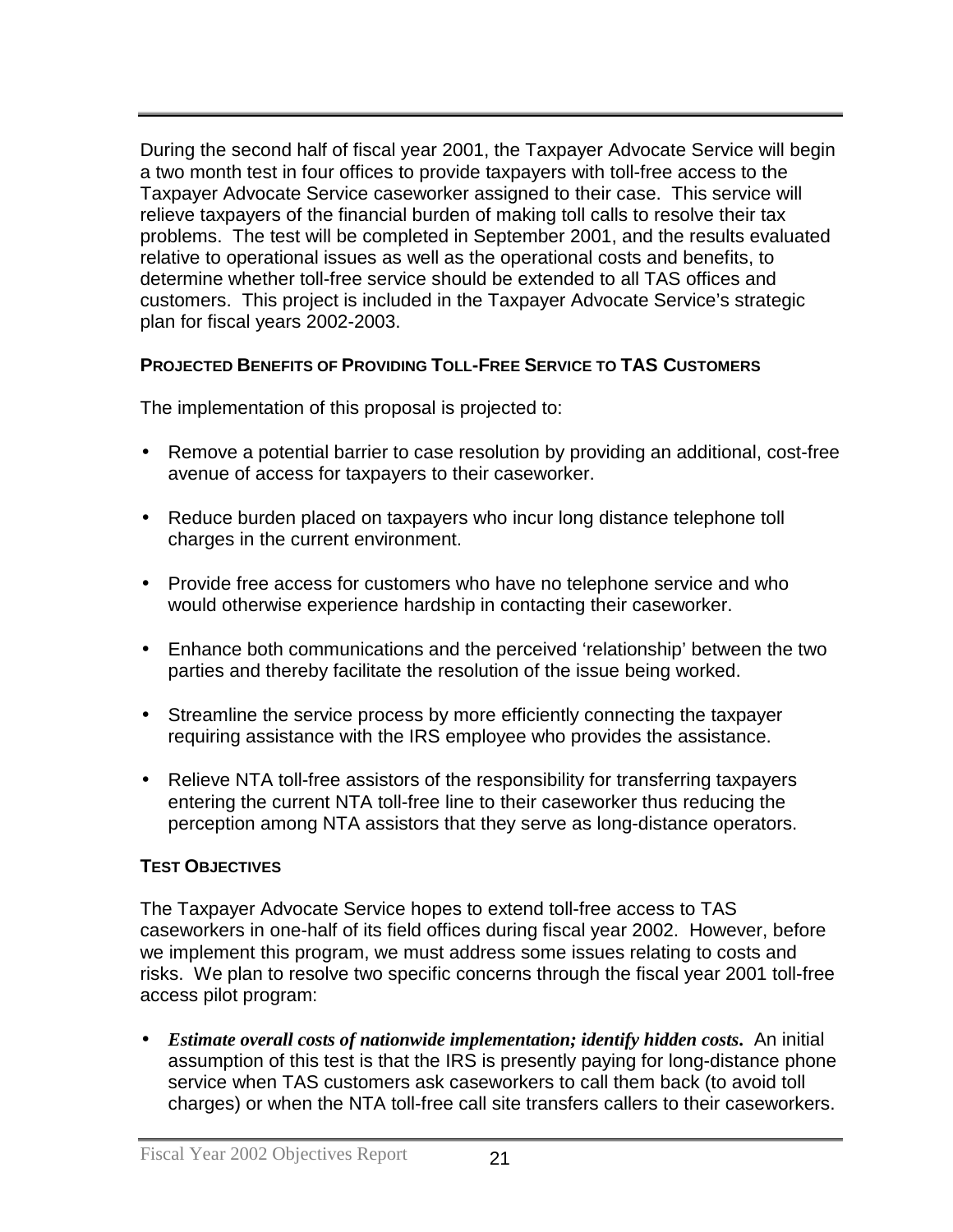Providing toll-free service would reduce these 'workarounds' and the telephone/personnel costs associated with them would offset the cost of establishing toll-free service. The test will attempt to quantify the extent to which the costs incurred in the current environment help to offset the cost of providing toll-free service.

• *Identify risks and operational issues associated with providing this service to TAS customers***.** Providing toll-free access to caseworkers could result in negative outcomes. For example, customers may take advantage of this service to present issues unrelated to the TAS case. Such unintended outcomes, if occurring with significant frequency, could consume caseworker time, which could be spent on resolving other, more pressing taxpayer issues. The test will therefore develop and evaluate procedures that redirect taxpayers with closed TAS cases back into the mainstream IRS functions.

# **COSTS OF PROVIDING TOLL-FREE SERVICE**

If the test results indicate that there are net operational benefits to providing toll-free service to caseworkers without any significant offsetting problems, the National Taxpayer Advocate will expand this service to all local TAS offices during fiscal years 2002 and 2003. As noted above, it is anticipated that offsetting savings from reducing 'workaround' situations (including eliminating unproductive staff time and associated telephone charges) should significantly reduce the cost of implementing a toll-free service.

# **CUSTOMER SERVICE**

Toll-free numbers for caseworkers will certainly increase taxpayer access to the Taxpayer Advocate Service. However, toll-free access does not eliminate TAS employees' obligation to provide their client-taxpayers with regular updates and status reports on case progress. During fiscal year 2002, the Taxpayer Advocate Service will continue its review of TAS case processing and instructional materials to ensure that employees are clearly instructed to contact taxpayers at appropriate intervals during the case resolution process.

# *TAS COMMUNICATIONS STRATEGY*

The Taxpayer Advocate Service's initial marketing campaign, following the enactment of RRA 98, was primarily created to inform individuals of our evolution from the former Problem Resolution Program to the newly modernized Taxpayer Advocate Service. Implemented in March 2000, the initial campaign achieved "brand recognition" of the new organization with both IRS employees and taxpayers. The Taxpayer Advocate Service is also easily recognized within both the practitioner and congressional communities.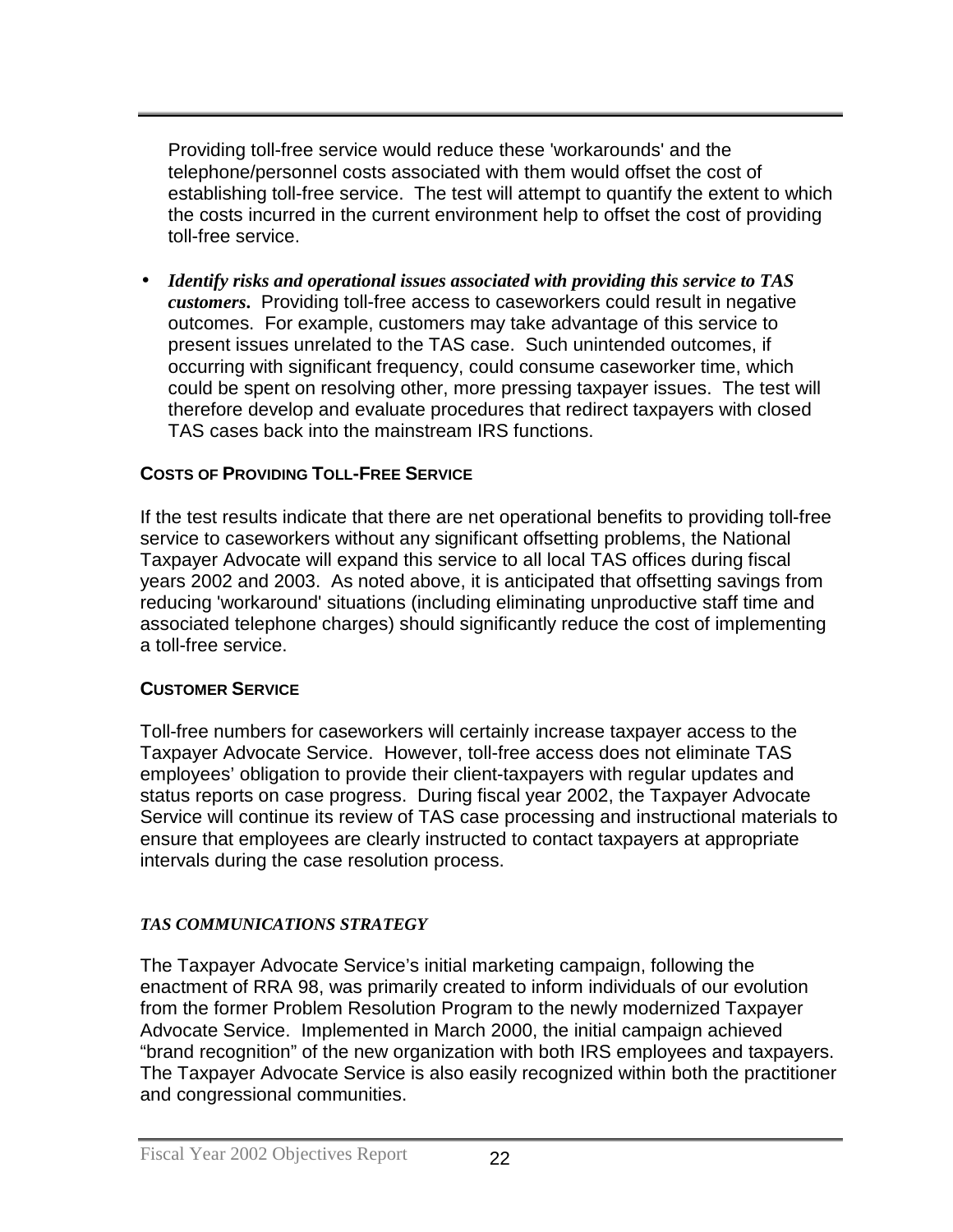In fiscal year 2000, The Taxpayer Advocate Service expanded its outreach activities to the general public. Local Taxpayer Advocates were required to develop outreach plans using demographic information developed by internal research that identified potentially underrepresented taxpayer populations.

The Taxpayer Advocate Service continues to search for the most efficient and cost effective methods of reaching taxpayers who are most in need of our services. Over the next two fiscal years, the Taxpayer Advocate Service will undertake several initiatives that will heighten public awareness of our services and offer them to the appropriate individuals. We will also continue to analyze the impact of the IRS' modernized organizational structure on TAS outreach strategies both within and outside the IRS. A few of our initiatives are discussed below:

- During fiscal year 2002, the Taxpayer Advocate Service will conduct formal research to determine markets where taxpayers are potentially underrepresented and most in need of our services. We will build upon our fiscal year 2000 internal research efforts and conduct external research with an independent marketing firm. The resulting data, along with updated demographic information, will be used to refine our current marketing campaign.
- The Taxpayer Advocate Service will develop an intensive communications plan using various communications vehicles, including television, radio, and print media. TAS will also build a focused outreach strategy, both nationally and locally. We will research the needs of our audience and tailor our education and marketing campaigns accordingly. We will develop specific communications plans for taxpayers who speak little or no English or who have low literacy levels.
- The Taxpayer Advocate Service will continue to increase awareness among its internal and external partners of its advocacy role. We will achieve this by communicating our advocacy projects and successes through a variety of methods including Congressional testimony, the Annual Reports to Congress, collaboration with local Strategic Relationship Management councils, and other IRS partners.
- We plan to share, both internally and externally, the actions taken to address the 20 most serious problems facing taxpayers as identified in the National Taxpayer Advocate's Annual Report to Congress. The Taxpayer Advocate Service will place updated information on the IRS Web page, publish our strategic assessment, and conduct liaison meetings informing stakeholders of actions, successes, and challenges. By doing so, we will demonstrate and communicate the value of each individual's input and role in the effective administration of the tax system.
- During fiscal year 2002, the Taxpayer Advocate Service will continue to partner with the IRS Operating and Functional Division Commissioners to enhance and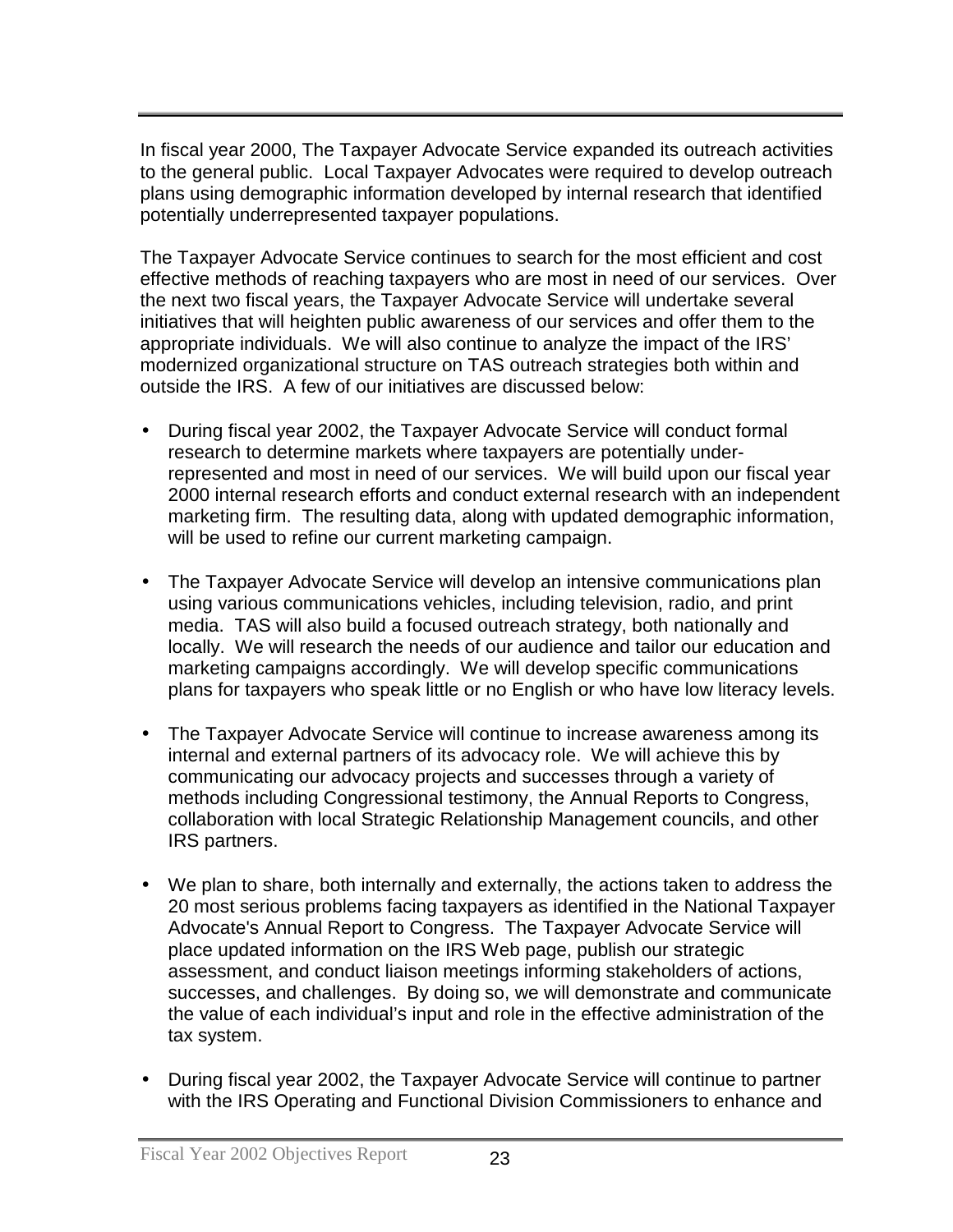promote problem-solving initiatives. We will support current efforts to educate IRS employees about the Taxpayer Advocate Service's mission and case criteria, through formal training, informal meetings, and participation in various task forces.

As National Taxpayer Advocate, I will continue my practice of appearing at meetings of Operating and Functional Division employees, participating in panel discussions, and holding town hall meetings with both TAS and other IRS employees. I will also continue to appear at programs sponsored by practitioner groups as well as at Citizen Advocacy Panel meetings. I will continue to make myself available to the media so that I can communicate the Taxpayer Advocate Service's mission as well as discuss specific issues we may be facing. Finally, I will continue to meet with members of Congress to discuss matters of concern to them or to taxpayers.

The Taxpayer Advocate Service believes its communications strategy – of open access, outreach, and partnership -- will ensure that taxpayers who require our services will know where to find them. This strategy should also result in appropriate referrals being forwarded to our organization. We will strive to clearly define and communicate our mission to taxpayers, to other IRS employees, to TAS employees, and to tax practitioners.

#### *TAXPAYER ADVOCATE SERVICE MANAGEMENT INFORMATION SYSTEM (TAMIS)*

The Taxpayer Advocate Management Information System (TAMIS) is a nationwide database designed to automate controlling and processing Taxpayer Advocate Service cases. Taxpayer cases that meet TAS criteria, as well as Congressional contact cases, are controlled on TAMIS. Once a case is input, a taxpayer can call the National Taxpayer Advocate toll-free number, or any of the local TAS offices, and be given the current status of his or her case. All cases, both open and closed, are stored on the database.

Employees can document cases on-line, which reduces the need to keep paper copies of case histories. Employees can also indicate the Next-Action-Date for a case. This function helps caseworkers deliver customer service and aids inventory management.

TAS management officials use TAMIS to actively manage the case inventory, to generate reports of program statistics (e.g., the number of closed cases within a window of time), and to monitor TAS casework balanced measures. TAMIS data is used to identify trends in casework and is critical to our continuing TAS Inventory Study. Case-related trends also help the Taxpayer Advocate Service identify advocacy issues as well as technical training needs. Additionally, we use TAMIS data as one tool in the identification of the 20 most serious taxpayer problems included in the National Taxpayer Advocate's Annual Activities Report to Congress.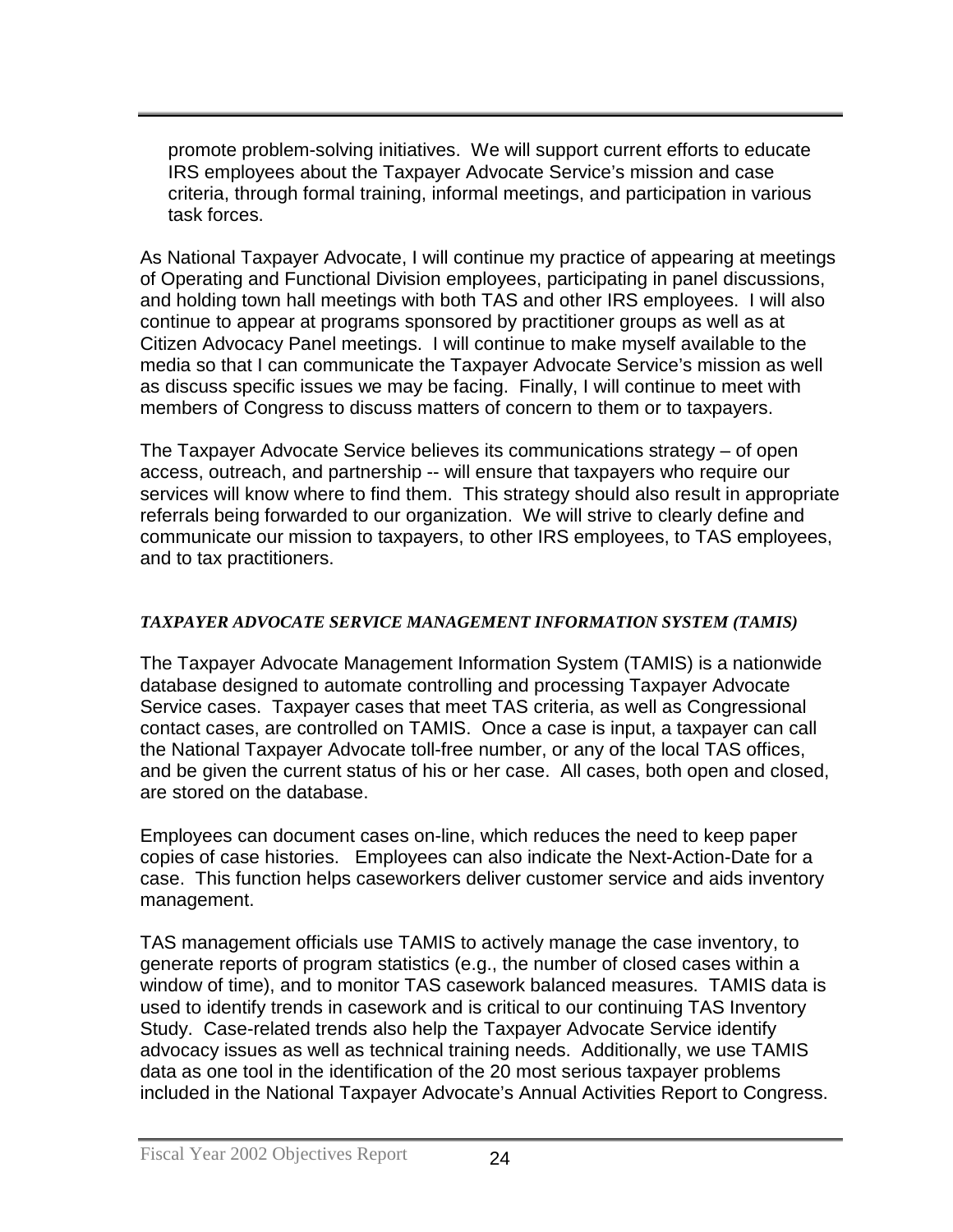Given the numerous uses for TAMIS information, it is absolutely vital that TAMIS data be accurate. TAMIS' interface must be user-friendly and the system must be designed so that it will capture the appropriate data. We believe that our proposed fiscal year 2002 TAMIS improvements will achieve these objectives.

#### **FISCAL YEAR 2002 TAMIS IMPROVEMENTS**

The TAMIS database is enhanced on an ongoing basis, often in response to suggestions from our employees. We recently added new fields in response to the changing structure of the Internal Revenue Service. These new fields will track the Business Operating Division point of case origin and the level of case complexity.

In fiscal year 2001, the Taxpayer Advocate Service convened a team to improve the TAMIS data input instructions for our employees. The instructions will be incorporated into the next revision of the Taxpayer Advocate Handbook, Internal Revenue Manual (IRM) 13. In addition to providing input instructions, we will give improved directions regarding various major issue codes. We plan to develop and conduct a training course during fiscal year 2002 that will focus on key input fields and TAMIS instructions in IRM 13. Our training will emphasize the importance of TAMIS data accuracy.

The Taxpayer Advocate Service's long-range goal is to change the software application which runs TAMIS. Currently, we use a UNIX based program. TAMIS will be moving to Oracle by December 2002. A redesign team is currently meeting to develop the database. When this conversion is completed, TAMIS will operate in a user friendly Windows environment and have expanded data collection capabilities.

#### *TAS - NTEU NATIONAL PARTNERING COUNCIL*

The Taxpayer Advocate Service and the National Treasury Employees Union (NTEU) have established a National Partnering Council (NPC) to provide advice to TAS senior management about programs and decisions that directly affect employees. The National Partnering Council is co-chaired by the Deputy National Taxpayer Advocate and NTEU's Assistant Counsel for Negotiations. The Council includes TAS Directors and NTEU representatives.

The National Partnering Council's mission is to serve as an integrative decisionmaking body for the Taxpayer Advocate Service. Although management retains its right to make decisions, and NTEU retains its right to bargain and negotiate, the National Partnering Council affords TAS leadership and NTEU representatives with an opportunity to discuss employee concerns at the earliest stages of decisionmaking. We expect that if used appropriately, there will be fewer issues to bargain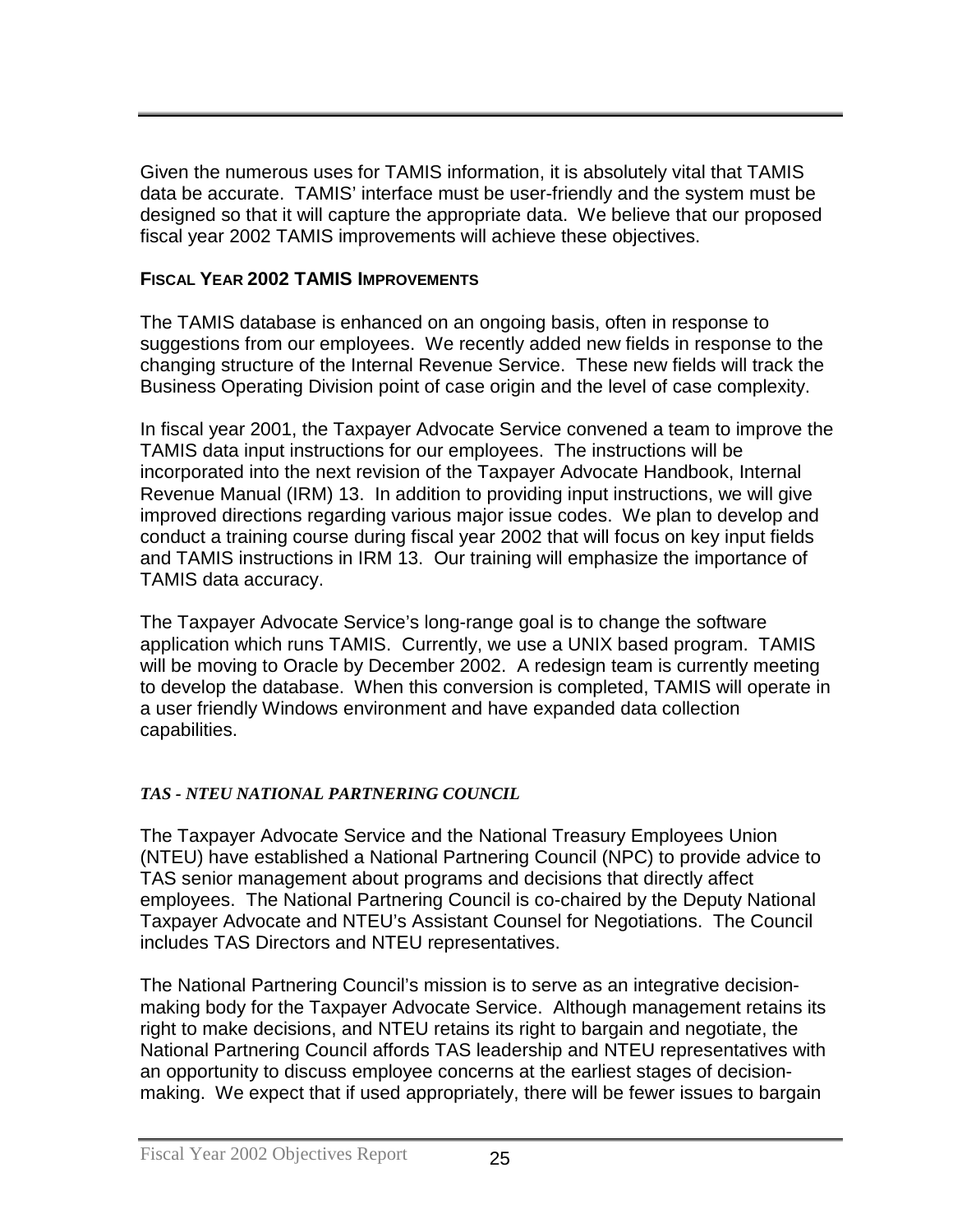and that when bargaining is required, the parties will be better prepared to discuss issues and negotiate agreement. The National Partnering Council also provides ideas and suggestions for the TAS Strategic Planning and Business Performance Review process. In this way, the Council links partnering efforts with TAS performance improvement.

At its first meeting in January 2001, the National Partnering Council established three working groups, which address NTEU/Manager partnering relationships; TAS technology needs; and employee satisfaction coordination (i.e., SURVEY 2001, an IRS survey document used to monitor and address employee satisfaction issues throughout the Service, the employee suggestion program, training needs, and other initiatives to support employee satisfaction). More recently, the National Partnering Council addressed the TAS strategic plan, TAS oversight of the President's Quality Award (PQA) assessment process, and delegations of authority to TAS employees.

The National Partnering Council meets six times a year. During fiscal year 2002, the TAS-NTEU National Partnering Council will continue to explore ideas and initiatives for improvement of Taxpayer Advocate Service operations. Scheduled topics include the National Partnering Council's role in the IRS Strategic Assessment Process; establishing a direct communications link to the National Partnering Council so that employees and managers can suggest ideas and receive information; developing unique and innovative ways to serve our customers and our employees; and oversight of TAS-wide improvement initiatives.

# *CITIZEN ADVOCACY PANELS (CAP)*

The Citizen Advocacy Panels were established beginning in June 1998. They have proven to be a valuable partner, providing a forum for direct citizen input into IRS decision making. Meeting schedules for the CAPs vary, however, each panel meets at least quarterly and the meetings are open to the public. During fiscal year 2001, the Department of the Treasury, in response to CAP member suggestions, expanded the geographic boundaries of three of the four CAPs.

The South Florida CAP changed it's name to Florida CAP and now includes all 64 counties in the state of Florida. Illinois joins the states of Wisconsin, Iowa and Nebraska to form the Midwest CAP. The Brooklyn CAP changed it's name to the New York Metro CAP, which includes the five boroughs plus Nassau and Suffolk counties. Washington, Oregon, Alaska, and Hawaii continue to comprise the Pacific Northwest CAP.

When the initial commitment of each CAP member expired in March 2001, half of the panel members agreed to extend their terms for one year to provide continuity to the panel and allow for staggered terms. Treasury and the IRS developed a new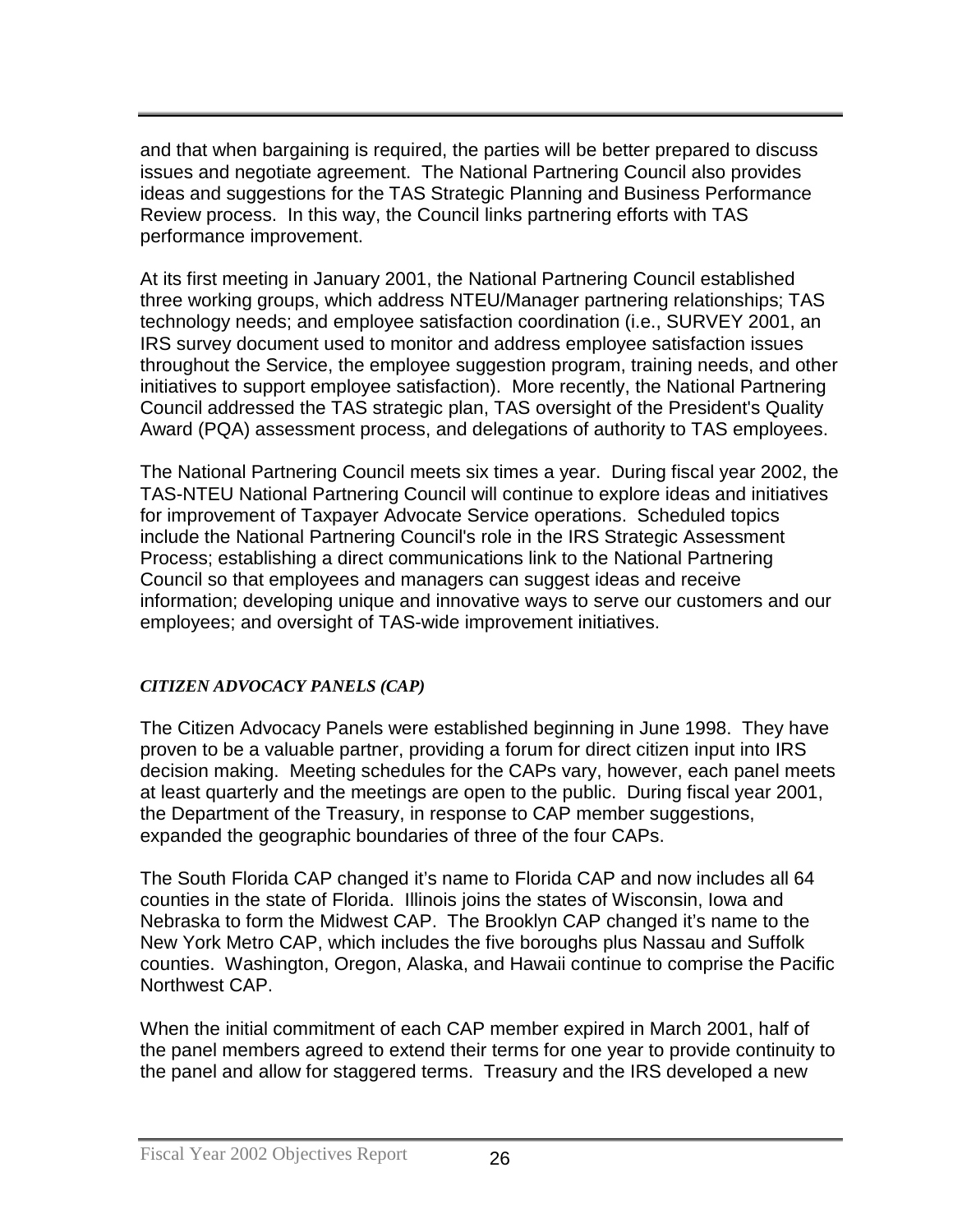recruitment model. The 2001 recruitment process incorporated lessons learned from the 1998 pilot, and focused on the underrepresented geographic areas.

The CAPs kicked off a new marketing campaign in May 2001. The new marketing material was developed to reach more and underrepresented taxpayers. In fiscal year 2002, the CAPs will expand their outreach activities. The CAPs will continue to serve as focus groups for the IRS in the areas of: notice re-design, penalty and interest administration, filing season walk-in site locations, nationwide roll-out of tax kiosks, and implementation of new Employer Identification Number (EIN) processes.

The Taxpayer Advocate Service provides staff and research support to the panels, sponsors their recommendations within the IRS, and guides the recommendations through the appropriate channels. Annual Reports are submitted to the Secretary of the Treasury and the IRS Commissioner. Copies of all reports, events, meeting agenda's and minutes, and success stories can be found on their website at [www.improveirs.org.](http://www.improveirs.org/)

#### *BALANCED MEASURES*

TAS developed ten balanced measures focused on customer satisfaction, employee satisfaction, and business results as part of our modernization efforts. During fiscal year 2001, we implemented nine of the measures and are collecting data to establish baselines for our organization. Our tenth measure addresses internal customer satisfaction and will provide an assessment of TAS work products and business relationships from the perspective of the other IRS Operating and Functional Divisions. We will work jointly with the IRS Operating and Functional Divisions to further analyze the best means to implement and monitor this assessment as well as to establish National Customer Service Agreements. This measure is particularly sensitive since we must work effectively within the IRS while providing the service expected to our most important customers, taxpayers. Our balanced measures are set forth in Appendix III.

In one effort to engage front-line managers in our balanced measures program, we are currently expanding our balanced measures to include local level goals. During fiscal year 2001, local goal setting will be limited to quality business results since we are still baselining many of our balanced measures. We selected two quality business results measures (casework quality index and case cycle time) for local level goals and are making refinements as a result of the Strategic Assessment process. In Fiscal Year 2002, we will evaluate the initial results and plan to expand local level goals to more of our balanced measures.

During fiscal year 2002 we will monitor our balanced measures, strategic objectives, and program goals and make improvements in partnership with the National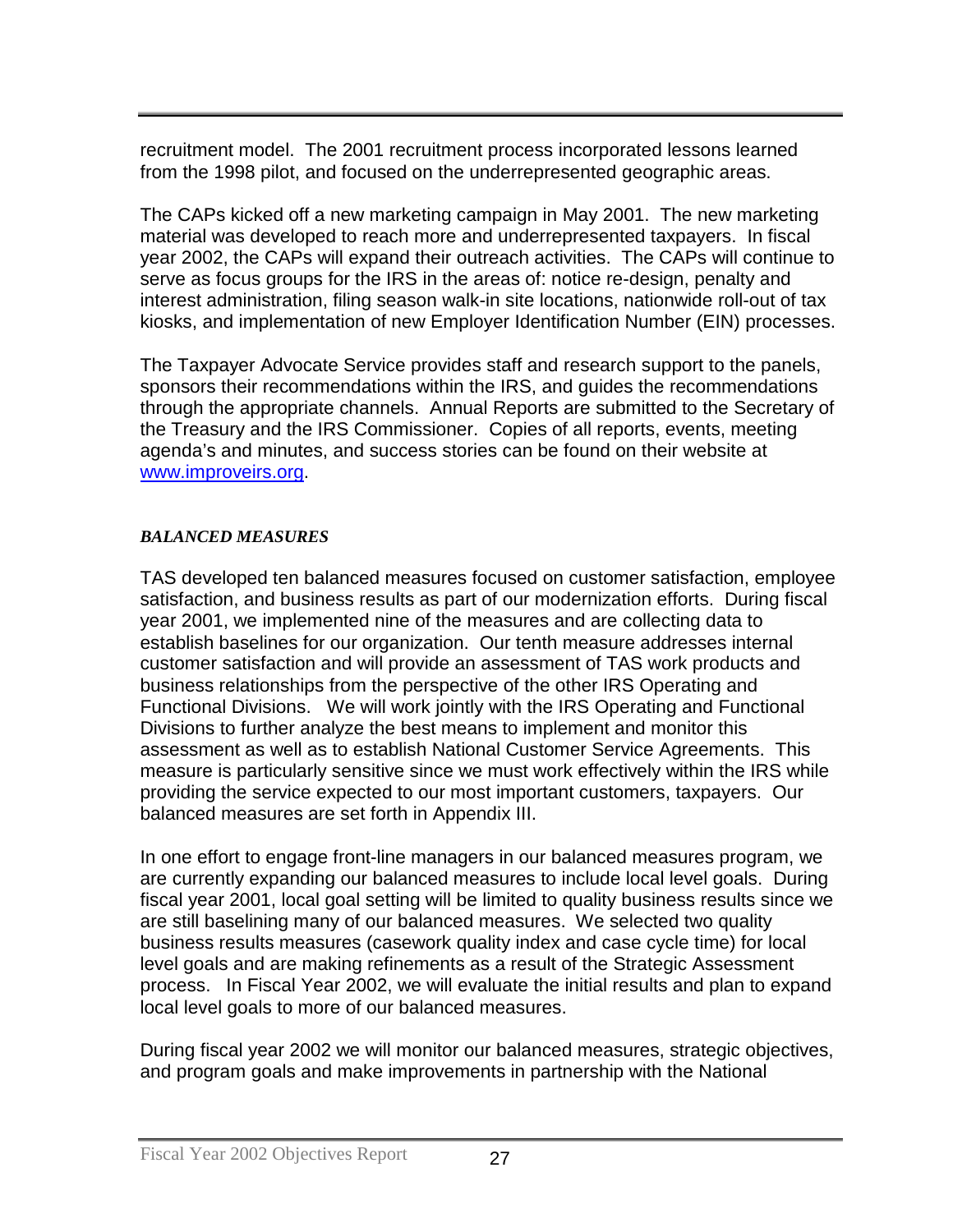Treasury Employees Union. We will verify that our measures help us deliver the unique mission of the Taxpayer Advocate Service:

> *"We help taxpayers resolve problems with the IRS and recommend changes that will prevent the problems."*

#### *CONCLUSION*

In this report, I have set forth an aggressive program for fiscal year 2002 and identified our essential areas of focus. The dedicated employees in the Taxpayer Advocate Service continue to face challenges related to our independence and modernization; however, the Taxpayer Advocate Service is poised to undertake the challenging and interesting work ahead. I look forward to building on this foundation and exploring the profession of advocacy within the Internal Revenue Service. Thank you for the opportunity to report on my fiscal year 2002 objectives.

Margaret

Nina E. Olson National Taxpayer Advocate

June 26, 2001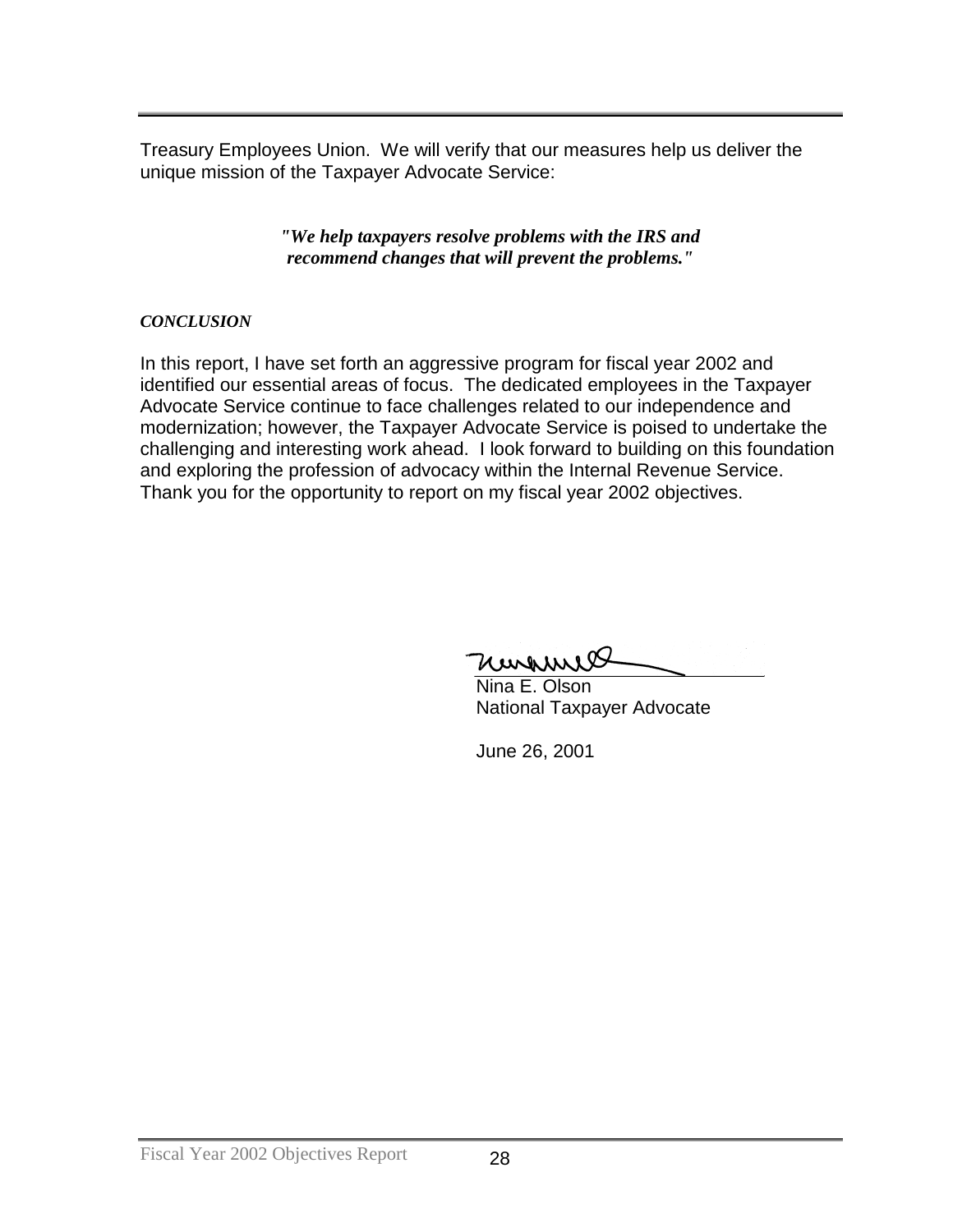#### *TAXPAYER ADVOCATE SERVICE FISCAL YEAR 2001 OBJECTIVES*

- 1. Assist taxpayers in resolving problems with the IRS.
- 2. Identify and address systemic and procedural problems through analysis of the underlying cause of the problem in order to take corrective action.
- 3. Identify and address operational issues that affect taxpayers.
- 4. Represent taxpayers' interests in the formulation of policies and procedures.
- 5. Identify and develop legislative proposals to simplify the tax code and reduce taxpayer burden.
- 6. Expand Taxpayer Advocate Services' outreach opportunities to assist and educate external customers.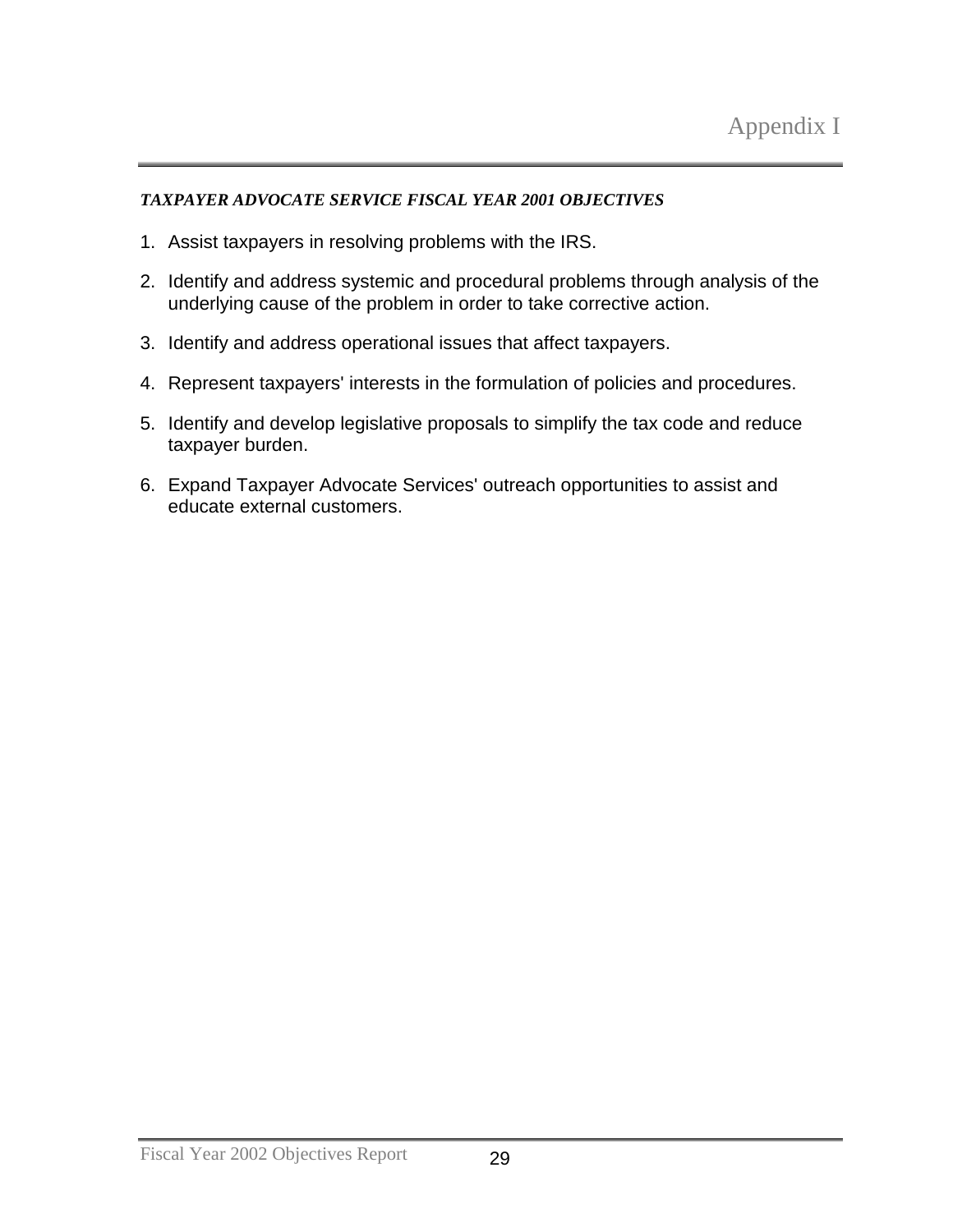#### *FISCAL YEAR 2002-2003 STRATEGIC OBJECTIVES*

| <b>MAJOR</b><br><b>STRATEGIES</b>                                                                                              | <b>OPERATIONAL PRIORITIES</b>                                                                                                                                                                                                                                                                                                                                                                                                                               | <b>OPERATIONAL PRIORITIES AND</b><br><b>IMPROVEMENT PROJECTS</b>                                                                                                                                                                                                                                                                                                                                                                                                                                                                                        |  |
|--------------------------------------------------------------------------------------------------------------------------------|-------------------------------------------------------------------------------------------------------------------------------------------------------------------------------------------------------------------------------------------------------------------------------------------------------------------------------------------------------------------------------------------------------------------------------------------------------------|---------------------------------------------------------------------------------------------------------------------------------------------------------------------------------------------------------------------------------------------------------------------------------------------------------------------------------------------------------------------------------------------------------------------------------------------------------------------------------------------------------------------------------------------------------|--|
| 1. Advocate<br>changes in<br>tax law or<br>procedures<br>that reduce<br>taxpayer<br>burden and<br>improve IRS<br>effectiveness | • Report to Congress the<br>most serious problems<br>facing taxpayers.<br>• Develop and recommend<br>legislative proposals to<br>address tax law<br>complexity, equity, and<br>taxpayer burden.<br>• Advise Congress' Joint<br><b>Committee on Taxation</b><br>on the complexity of<br>legislation being<br>considered.                                                                                                                                     | • Continue to work with<br><b>Operating Divisions and</b><br>Members of Congress to<br>achieve a less burdensome<br>process in key areas of the tax<br>law; assist in simplifying forms<br>and instructions.<br>• Partner with Research and<br>W&I on a study of the most<br>significant errors on individual<br>income tax returns.<br>• Systematically analyze the<br>inventory of advocacy projects<br>to improve overall IRS service<br>to taxpayers and reduce the<br>number of cases coming to<br>TAS.                                            |  |
| 2. Improve TAS'<br>ability to<br>identify and<br>respond to<br>taxpayer<br>concerns                                            | Train staff on the<br><b>Taxpayer Advocate</b><br>Management Information<br>System (TAMIS) and<br>Intelligent Query.<br>• Seek resource support<br>through Research to<br>develop an improved<br>process for gathering and<br>analyzing data to report to<br>Congress on the top 20<br>taxpayer concerns.<br>• Increase public<br>awareness of TAS.<br>• Ensure that TAS<br>employees have the<br>authorities necessary to<br>resolve taxpayer<br>problems. | • Review/revise case criteria<br>guidelines to ensure that TAS<br>workload is focused on<br>taxpayers with hardships.<br>Develop supporting information<br>for legislative<br>recommendations that address<br>underlying causes of workload.<br>• Conduct focus groups and<br>surveys.<br>• Conduct focused outreach to<br>practitioners and community<br>liaisons.<br>• Conduct a quality assessment<br>of center campus casework to<br>determine why the Casework<br>Quality Index scores of the<br>campuses are so much lower<br>than other offices. |  |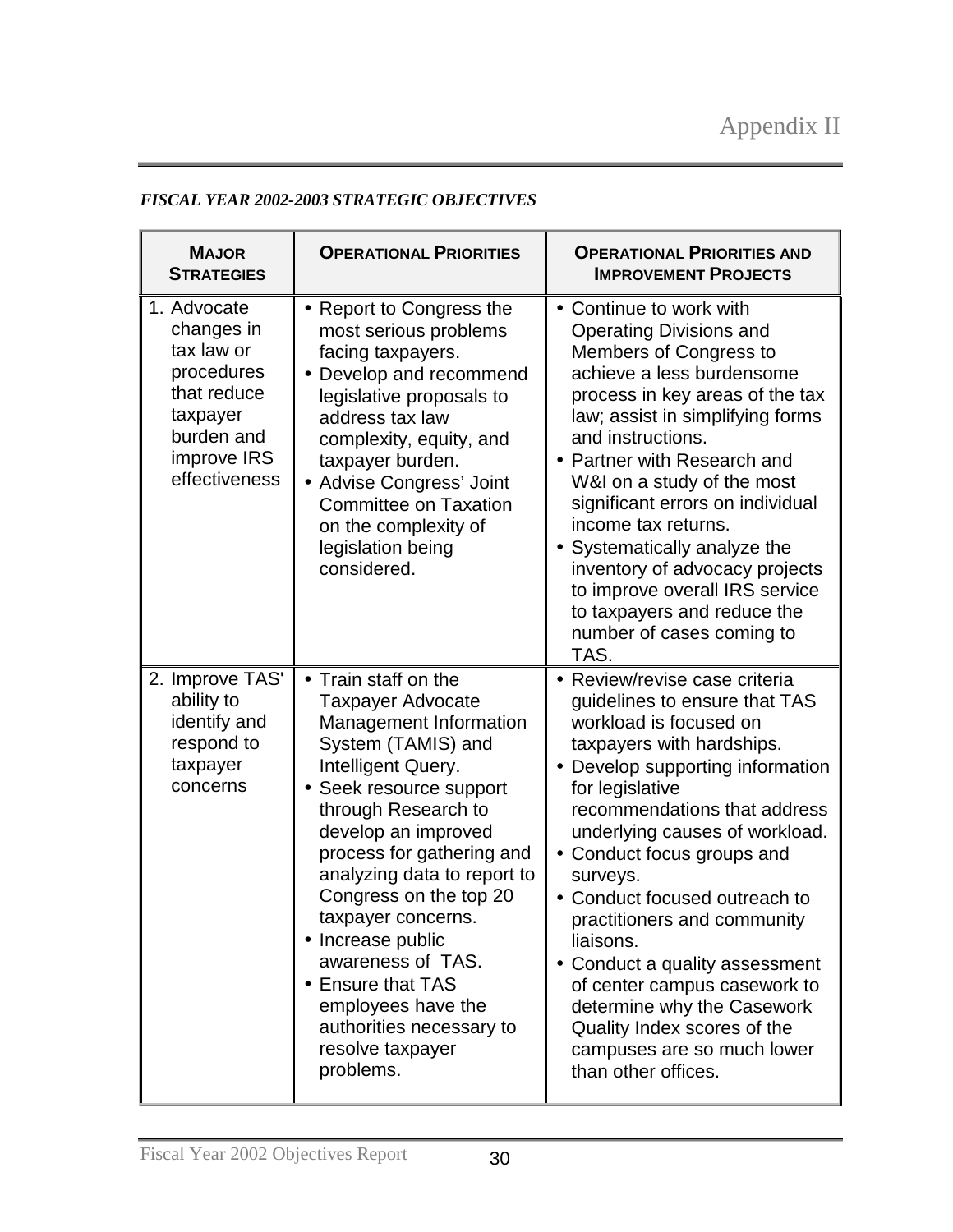# Appendix II

| <b>MAJOR</b><br><b>STRATEGIES</b>                                                                                                                                                       | <b>OPERATIONAL PRIORITIES</b>                                                                                                                                                                                                                                                                                                | <b>OPERATIONAL PRIORITIES AND</b><br><b>IMPROVEMENT PROJECTS</b>                                                                                                                                                                                                                                                                                                                                 |
|-----------------------------------------------------------------------------------------------------------------------------------------------------------------------------------------|------------------------------------------------------------------------------------------------------------------------------------------------------------------------------------------------------------------------------------------------------------------------------------------------------------------------------|--------------------------------------------------------------------------------------------------------------------------------------------------------------------------------------------------------------------------------------------------------------------------------------------------------------------------------------------------------------------------------------------------|
|                                                                                                                                                                                         |                                                                                                                                                                                                                                                                                                                              | <b>Improvement Projects:</b><br>• Redesign and upgrade TAMIS<br>to improve trend analysis and<br>to capture relational data for<br>root cause analysis.<br>• Examine the feasibility of<br>providing taxpayers with toll-<br>free telephone access to TAS<br>caseworkers.                                                                                                                        |
| 3. Identify<br>significant<br>sources of<br><b>TAS</b><br>casework<br>and work with<br>Operating<br>Divisions on<br>strategies to<br>reduce<br>inappropriate<br><b>TAS</b><br>workload. | • Plan/implement outreach<br>efforts to taxpayers.<br>• Propose content for<br><b>Operating Division</b><br>procedures manuals and<br>training that leverages<br>TAS experience.<br>Examine the sources of<br>TAS casework to<br>determine whether work<br>being performed is in<br>accord with TAS'<br>legislative mandate. | • Joint educational outreach<br>efforts with Small<br><b>Business/Self-Employed to</b><br>address rising trend of<br>unreported income by sole<br>proprietors.<br><b>Conduct ongoing TAS</b><br>inventory Study and consult<br>regularly with the Operation<br>Divisions to analyze underlying<br>causes of taxpayer problems<br>and identify changes to<br>mitigate those problems.             |
| 4. Ensure that<br>the human<br>resources<br>component of<br>the Taxpayer<br>Advocate<br>Service is<br>adequate to<br>meet its<br>workload<br>demands                                    | • Assure that the human<br>resources component of<br>the TAS organization is<br>adequately sized, trained<br>and supported.                                                                                                                                                                                                  | • Revisit the staffing model<br>study.<br>• Complete the hiring process to<br>ensure that TAS is able to<br>adequately address taxpayer<br>problems and systemic issues.<br>• Design and implement a<br>comprehensive, multi-year<br>training program for TAS.<br>• Coordinate with Operating<br>Divisions to cross-train TAS<br>and OD employees during<br>formal training sessions and<br>CPE. |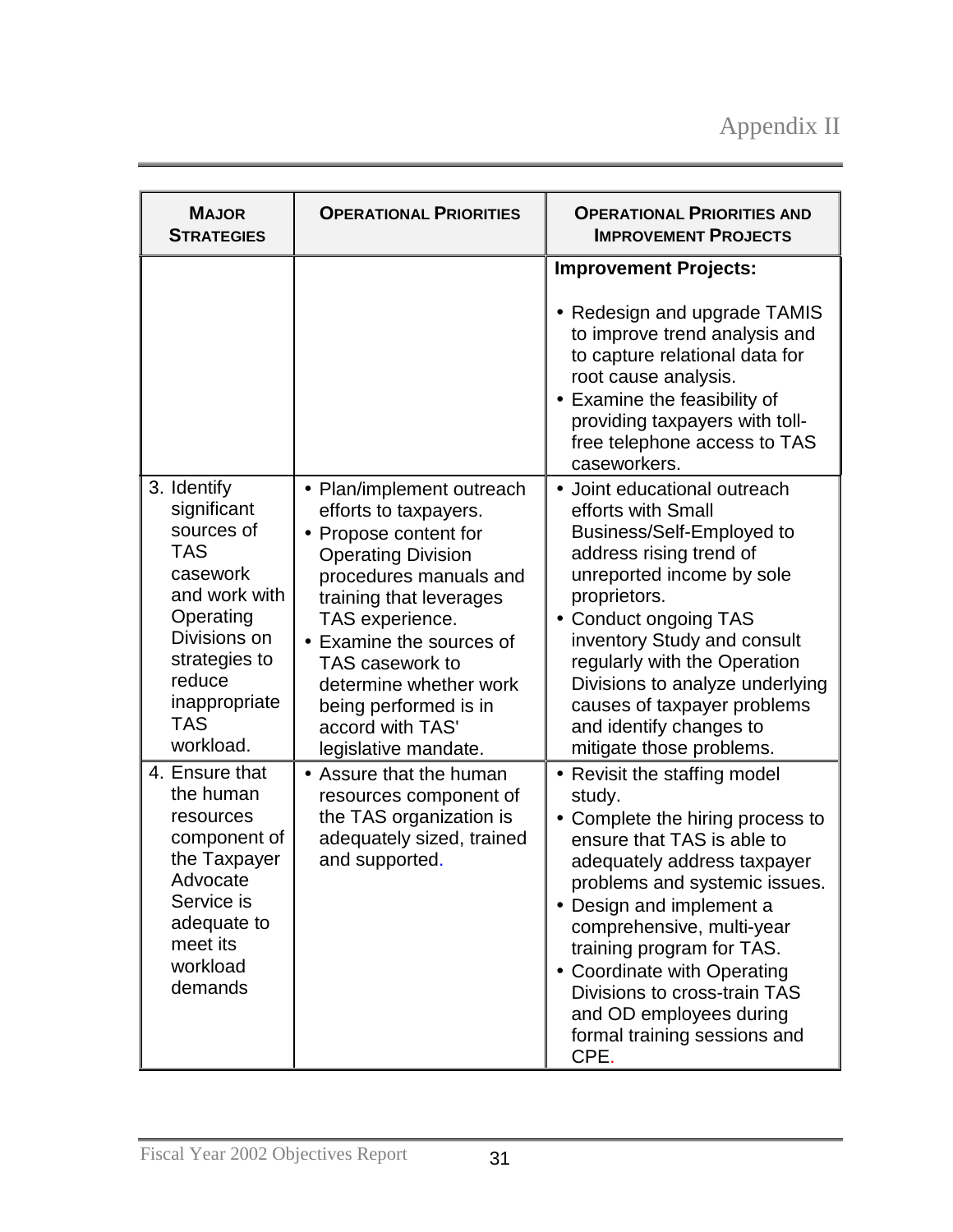#### *TAXPAYER ADVOCATE SERVICE BALANCED MEASURES*

| <b>CATEGORY</b>                                | <b>BALANCED</b><br><b>MEASURE</b>          | <b>DEFINITION</b>                                                                                                                                                                                                    |
|------------------------------------------------|--------------------------------------------|----------------------------------------------------------------------------------------------------------------------------------------------------------------------------------------------------------------------|
| <b>Employee</b><br><b>Satisfaction</b>         | Employee<br>satisfaction score             | The average level of employee satisfaction,<br>determined though the use of surveys.                                                                                                                                 |
| <b>Customer</b><br><b>Satisfaction</b>         | <b>External customer</b><br>satisfaction   | The average level of customer satisfaction<br>determined through the use of vendor<br>conducted transactional surveys.                                                                                               |
|                                                | Internal customer<br>satisfaction          | Being developed.                                                                                                                                                                                                     |
|                                                | Closed cases                               | A count of closed TAS cases. This measure<br>does not include non-criteria cases, such as<br>duplicate controlled correspondence cases.                                                                              |
| <b>Business</b><br><b>Results</b>              | Outreach<br>resources spent<br>versus plan | A comparison of planned versus actual<br>outreach hours spent as outlined in local TAS<br>outreach plans.                                                                                                            |
| (Quantity)                                     | Outreach<br>effectiveness                  | The percentage of cases that come to TAS<br>through direct taxpayer contact versus case<br>referrals from Operating Division employees                                                                               |
|                                                | Immediate<br>advocacy<br>interventions     | The number of actions taken expeditiously to<br>correct a systemic problem when there is not<br>enough time for the normal corrective process.                                                                       |
|                                                | Case cycle time                            | The average time (TAS received date to TAS<br>closed date) to resolve all regular cases<br>worked in TAS. This measure does not<br>include non-criteria cases, such as duplicate<br>controlled correspondence cases. |
| <b>Business</b><br><b>Results</b><br>(Quality) | Casework quality<br>index                  | A measure of TAS effectiveness in meeting<br>customer expectations based on a random<br>sample of cases reviewed and scored against<br>customer service standards of timeliness,<br>accuracy, and communication.     |
|                                                | Long-term<br>advocacy<br>proposals         | The number of substantive initiatives being<br>worked by the Operating Division Taxpayer<br>Advocate Staff to improve IRS processes and<br>procedures.                                                               |